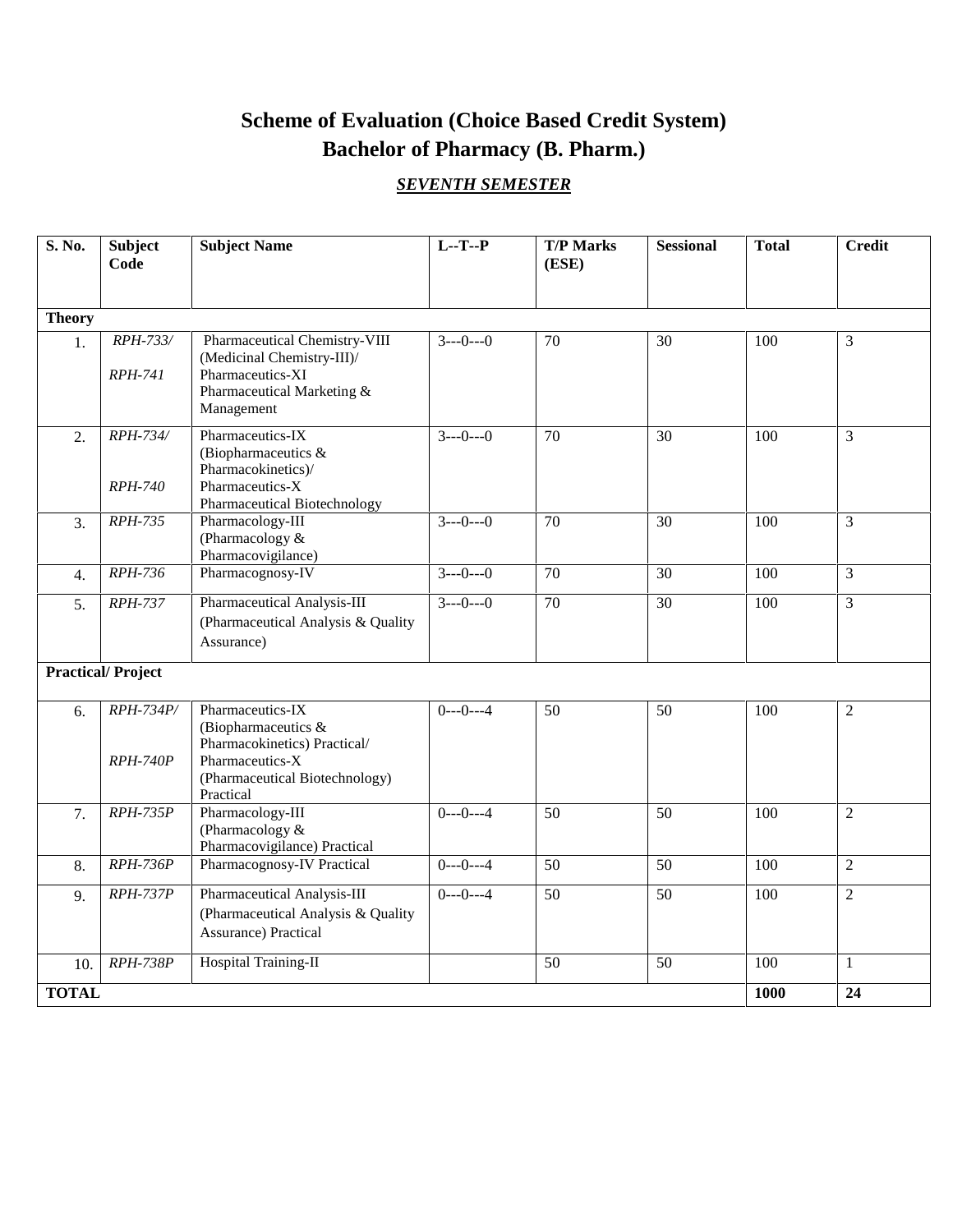## *EIGHTH SEMESTER*

| S. No.           | <b>Subject</b><br>Code                             | <b>Subject Name</b>                                                                                                                                                                                                         | $L - T - P$ | <b>T/P Marks</b><br>(ESE) | <b>Sessional</b> | <b>Total</b> | <b>Credit</b>  |
|------------------|----------------------------------------------------|-----------------------------------------------------------------------------------------------------------------------------------------------------------------------------------------------------------------------------|-------------|---------------------------|------------------|--------------|----------------|
| <b>Theory</b>    |                                                    |                                                                                                                                                                                                                             |             |                           |                  |              |                |
| 1.               | RPH-839                                            | Pharmaceutical Chemistry-IX<br>(Chemistry of Natural Products)                                                                                                                                                              | $3--0---0$  | 70                        | 30               | 100          | 3              |
| 2.               | RPH-840/<br>RPH-834                                | Pharmaceutics-X<br>Pharmaceutical Biotechnology/<br>Pharmaceutics-IX<br>(Biopharmaceutics $\&$<br>Pharmacokinetics)                                                                                                         | $3--0---0$  | 70                        | 30               | 100          | $\overline{3}$ |
| 3.               | RPH-841/<br>RPH-833                                | Pharmaceutics-XI<br>Pharmaceutical Marketing &<br>Management/<br>Pharmaceutical Chemistry-VIII<br>(Medicinal Chemistry-III)                                                                                                 | $3--0---0$  | 70                        | 30               | 100          | $\overline{3}$ |
| $\overline{4}$ . | RPH-842                                            | Pharmaceutics-XII<br>(Food & Nutraceuticals)                                                                                                                                                                                | $3--0---0$  | 70                        | 30               | 100          | $\overline{3}$ |
| 5.               | RPH-843<br>(A)<br>(B)<br>(C)<br>(D)<br>(E)         | Elective<br>(Computational Methods in Drug<br>Design<br>Good Manufacturing Practices<br>Clinical Pharmacy<br>Standardization of Herbal Drugs<br>Research Methodology)                                                       | $3--0---0$  | 70                        | 30               | 100          | $\overline{3}$ |
|                  | <b>Practical/Project</b>                           |                                                                                                                                                                                                                             |             |                           |                  |              |                |
| 6.               | <b>RPH-839P</b>                                    | Pharmaceutical Chemistry-IX<br>(Chemistry of Natural Products)<br>Practical                                                                                                                                                 | $0--0---4$  | 50                        | 50               | 100          | $\overline{2}$ |
| 7.               | RPH-840P/<br><b>RPH-834P</b>                       | Pharmaceutics-X<br>Pharmaceutical Biotechnology<br>Practical/<br>Pharmaceutics-IX<br>(Biopharmaceutics &<br>Pharmacokinetics) Practical                                                                                     | $0--0--4$   | 50                        | 50               | 100          | $\overline{2}$ |
| 8.               | <b>RPH-842P</b>                                    | Pharmaceutics-XII<br>(Food & Neutraceuticals) Practical                                                                                                                                                                     | $0--0---4$  | 50                        | 50               | 100          | $\overline{2}$ |
| 9.               | <b>RPH-843P</b><br>(A)<br>(B)<br>(C)<br>(D)<br>(E) | Elective<br>Computational Methods in Drug<br>Design Project<br>Good Manufacturing Practices Project<br><b>Clinical Pharmacy Project</b><br>Standardization of Herbal Drugs<br>roject<br><b>Research Methodology Project</b> | $0--0---4$  | 50                        | 50               | 100          | $\overline{2}$ |
| 10.              | <b>RPH-844P</b>                                    | Report on Industrial/Research<br>Laboratory Visit                                                                                                                                                                           |             | 50                        | 50               | 100          | $\overline{2}$ |
| <b>TOTAL</b>     |                                                    | 1000                                                                                                                                                                                                                        | 24          |                           |                  |              |                |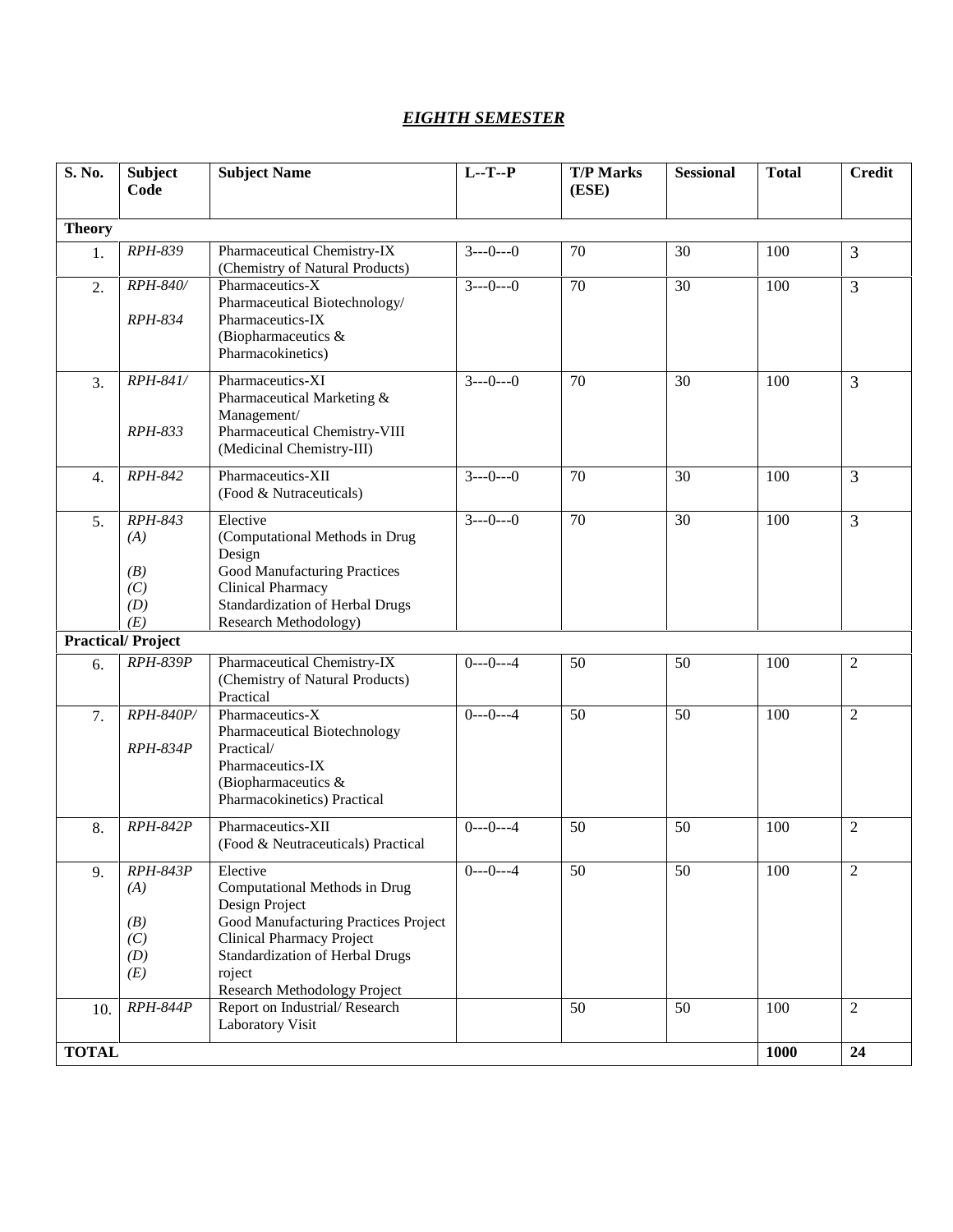## *SEVENTH SEMESTER*

#### *RPH-733/RPH-833*

### **PHARMACEUTICAL CHEMISTRY-VIII (MEDICINAL CHEMISTRY-III)**

**Classification, mode of action, uses, recent advances and structure activity relationship of the following classes of drugs (Synthetic procedures of individually mentioned drugs only).**

#### **Unit I**

**Steroidal drugs:** Introduction, classification, nomenclature, and stereochemistry of- *Androgens and anabolic steroids:* Testosterone, Stanazolol. *Estrogens and progestogens:* Progesterone, Estradiol. *Adrenocorticoids:* Prednisolone, Dexamethasone.

## **Unit II**

#### **Chemotherapy of microbial infections:**

*Antibiotics:* Penicillin, Semi-synthetic Penicillins (Ampicillin), Cephalosporins (Cefepime), Chloramphenicol, Tetracyclines (Doxycycline), Aminoglycosides, Macrolides. *Antifungals:* Ketoconazole and Clotrimazole.

*Antiseptics & disinfectants:* Chlorhexidine.

## **Unit III**

## **Chemotherapy of microbial infections:**

*Synthetic antibacterials:* Sulphonamides (Sulphamethoxazole, Sulphadiazine, Sulphacetamide), Quinolones/Fluoroquinolones (Nalidixic acid, Ofloxacin). *Antimycobacterial agents:* PAS, Ethambutol, Isoniazid, Dapsone.

#### **Unit IV**

### **Chemotherapy of parasitic infections:**

*Antimalarials:* Chloroquine, Primaquine, Pyrimethamine.

*Antiamoebics:* Ornidazole, Diloxanide.

*Anthelmintics:* Albendazole.

#### **Unit V**

*Cancer chemotherapy:* Alkylating agents (Chlorambucil, Carmustine), Antimetabolites

(Methotrexate, 5-Fluorouracil), Anticancer antibiotics (Doxorubicin).

*Antiviral/Anti-HIV agents:* Amantadine, Acyclovir, Zidovudine, Saquinavir, Raltegravir.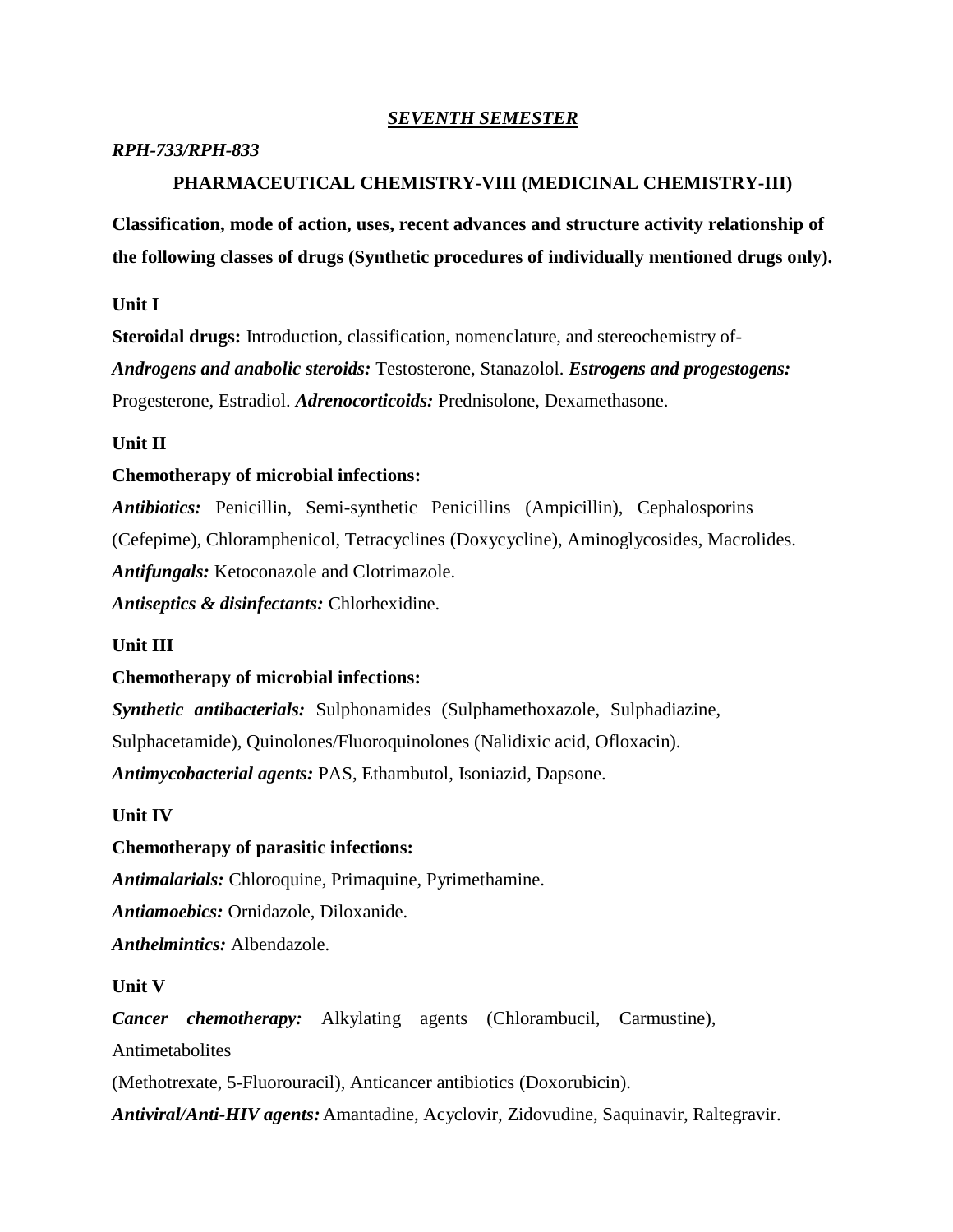- 1. Abraham D.J., Burger's Medicinal Chemistry and Drug Discovery, John Wiley and Sons Inc., New York.
- 2. Block J.H. and Beale J.M., Wilson and Gisvold's Textbook of Organic Medicinal and Pharmaceutical Chemistry, Lippincott Williams and Wilkins, Philadelphia.
- 3. Lemke T.L., Williams D.A., Roche V.F. and Zito S.W., Foyes Principles of Medicinal Chemistry, Lippincott Williams and Wilkins, Philadelphia.
- 4. Vardanyan R.S. and Hruby V.J., Synthesis of Essential Drugs, Elsevier, Philadelphia.
- 5. Singh H. and Kapoor V.K., Medicinal and Pharmaceutical Chemistry, Vallabh Prakashan, Delhi.
- 6. Nogrady T., Medicinal Chemistry: A Biochemical Approach, Oxford University Press, New York.
- 7. Patrick G.L., An Introduction to Medicinal Chemistry, Oxford University Press, New York.
- 8. Hansch C., Comprehensive Medicinal Chemistry, Pergamon Press, U.K.
- 9. Dharuman J., Chemistry of Synthetic Drugs, AITBS Publishers, New Delhi.
- 10. Mann F.G. and Saunders B.C., Practical Organic Chemistry, Orient Longman Limited, New York.
- 11. Furniss B.S., Hannaford A.J., Smith P.W.G. and Tatchell A. R., Vogel's Textbook of Practical Organic Chemistry, Dorling Kindersley (India) Pvt. Ltd. (Pearson Education Ltd.), New Delhi.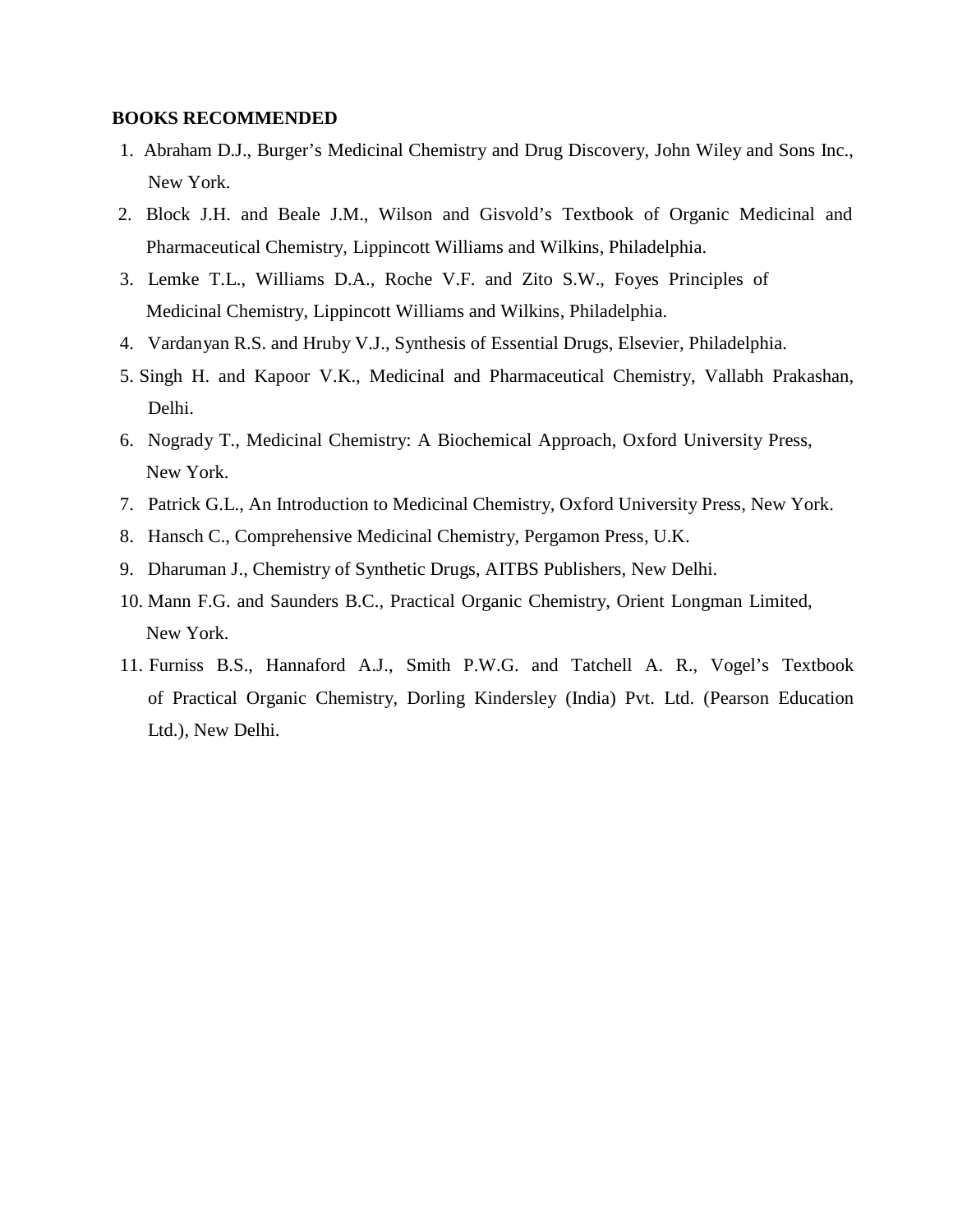## *RPH-734/RPH834*

## **PHARMACEUTICS-IX (BIOPHARMACEUTICS & PHARMACOKINETICS)**

## **Unit I**

Introduction to biopharmaceutics and pharmacokinetics and their role in formulation development. Mechanism of absorption, physicochemical and pharmaceutical factors influencing absorption, drug distribution, volume of distribution and distribution coefficient. Plasma protein binding and its significance.

## **Unit II**

Significance of plasma drug concentration measurement.

Compartment models and non-compartment models: Definition and scope.

Pharmacokinetics of drug absorption: Zero order and first order absorption rate constant. Determination of absorption rate constant using Wagner-Nelson and Loo-Reigelman method.

## **Unit III**

Compartment kinetics: One compartment and preliminary information of multicompartment models. Determination of pharmacokinetic parameters from plasma and urine data after drug administration by intra venous (I.V.) bolus and I.V. infusion.

#### **Unit IV**

Dosage adjustment in patients with renal and hepatic disease. Clinical Pharmacokinetics: Definition and scope.

## **Unit V**

Brief introduction to bioavailability and bioequivalence: Definition and significance.

Measurement of bioavailability.

Introduction to i*n-vivo in-vitro* correlation (IVIVC) and its significance. Review of regulatory requirements for conduction of bioequivalence studies.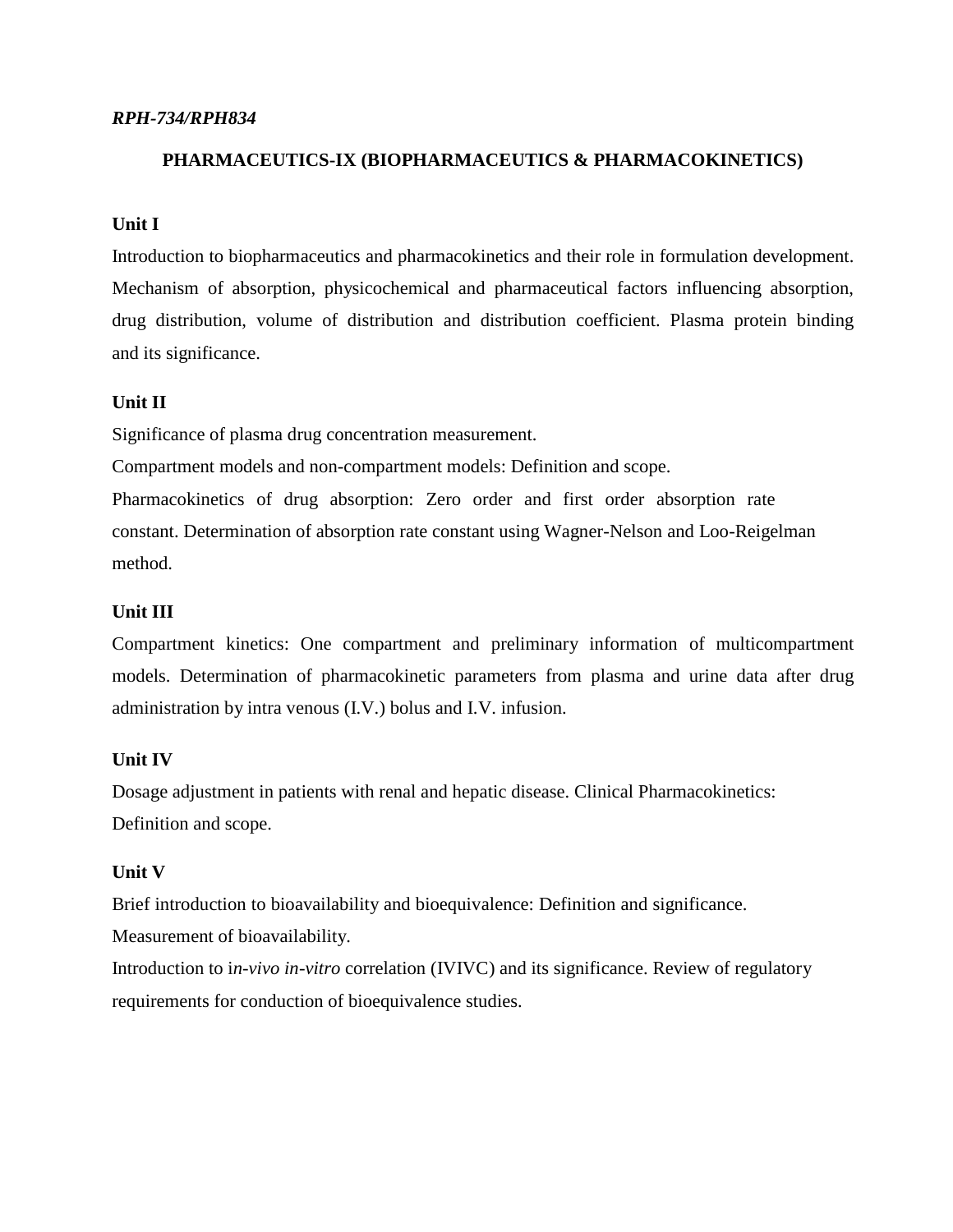### *RPH-734P/RPH834P*

## **PHARMACEUTICS-IX (BIOPHARMACEUTICS & PHARMACOKINETICS) PRACTICAL**

## **Suggested Practicals**

- 1. *In-vitro* drug release study of the any powder, uncoated tablet, capsule, film-coated tablet, sustained release tablet and fast release (M.D, Dispersible etc.) tablet using various dissolution media.
- 2. To determine the % protein binding of some drugs.
- 3. To determine the effect of protein binding on drug bioavailability.
- 4. To calculate various Pharmacokinetic parameters from zero order drug release data, first order drug release data, blood data of *I.V.* bolus injection (one compartment model) and urinary excretion data of *I.V.* bolus. Injection using both methods (Rate of elimination & sigma minus method one compartment model).
- 5. To study *in-vitro* drug- drug interactions.
- 6. To study the passive diffusion of a drug using cellophane membrane.
- 7. To study the passive diffusion of a drug using egg membrane.
- 8. To determine the various Pharmacokinetic parameters from the given blood data of oral administration of dosage form.
- 9. Determination of bioavailability by urinary method.
- 10. Determination of bioequivalence by dissolution method.

- 1. Notari, R.E, Biopharmaceutics and Pharmacokinetics-An introduction, Marcel Dekker Inc. New York.
- 2. Rowland M, and Tozer T.N. Clinical Pharmacokinetics, Lea and Febriger, New York.
- 3. Wagner J.G. Fundamentals of Clinical Pharmacokinetics, Drugs Intelligence Publishers, Hamilton.
- 4. Wagner J.G. Pharmacokinetics for the Pharmaceutical Scientist, Technomic Publishing A.G. Basel, Switzerland.
- 5. Gibaldi, M., Biopharmaceutics & Clinical Pharmacokinetics, Pharma Book Syndicate, Hyderabad.
- 6. Robert, Rodriguezdiaz, Analytical Techniques for Biopharmaceuticals Development.
- 7. Curry, S. H., Drug Disposition & Pharmacokinetics, Pharma Book Syndicate, Hyderabad.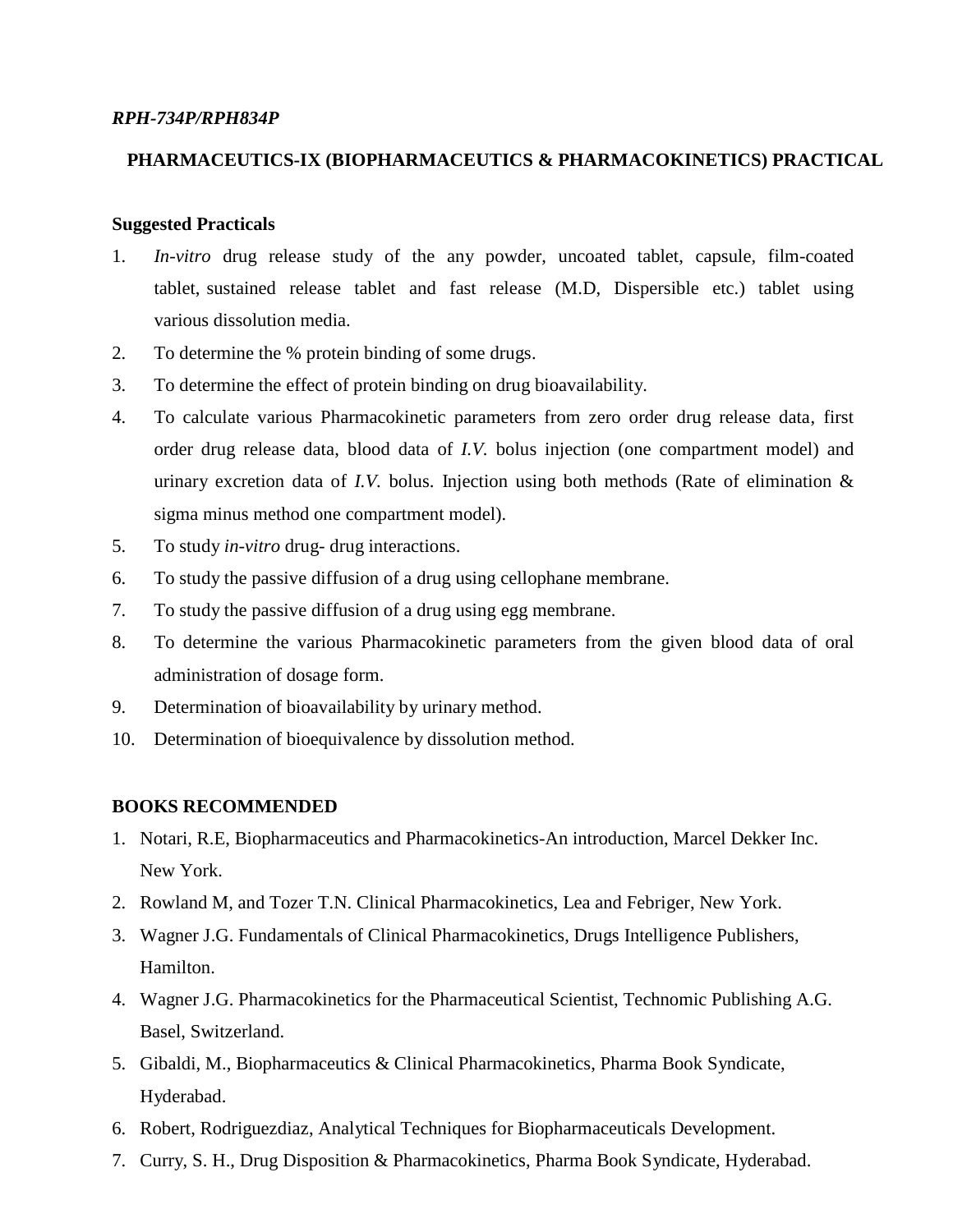### *RPH-735*

## **PHARMACOLOGY-III (PHARMACOLOGY & PHARMACOVIGILANCE)**

## **Unit I**

**Pharmacology of endocrine system:** Hypothalamic and pituitary hormones, thyroid hormones and thyroid drugs. Parathormone, Calcitonin and Vitamin D, Insulin, oral hypoglycemic agents and Glucagon. Corticosteroids, androgens and anabolic steroids, Estrogens, Progesterone and oral contraceptives, drugs acting on the uterus.

## **Unit II**

**Chemotherapy:** General principles of chemotherapy. Sulfonamides, Quinolones, Beta-lactam antibiotics, Chloramphenicol, Tetracyclines, Macrolides and Aminoglycosides.

**Chemotherapy of parasitic infections**: Tuberculosis, leprosy, malaria, fungal infections, viral diseases.

#### **Unit III**

**Naturopathy:** History, definitions, mechanism and its effect on various systems, hydrotherapy, mud therapy, chromotherapy, acupressure, aromatherapy and therapeutic massage.

#### **Unit IV**

**Pharmacovigilance:** Scope, definition and aims of pharmacovigilance and pharmacoepidemiology, therapeutic index- $LD_{50}$  and  $ED_{50}$ , drug interactions.

Adverse drug reactions: Classification, mechanism, predisposing factors and causality assessment. Role of clinical pharmacist in reporting, evaluation, monitoring, prevention and management of ADR, drug induced diseases affecting different organ systems.

**Fixed dose drug combinations (FDDCs):** Rational and irrational combinations, FDDCs in Indian scenario.

### **Unit V**

**Epidemiological methods:** *Case control study:* Selection of cases, selection of controls, matching, measurements of exposure, analysis, odds ratio, bias in case control study, advantages, disadvantages.

*Cohort study:* Concept, framework, combination of prospective and retrospective cohort study, relative risk, attributable risk, advantages, disadvantages.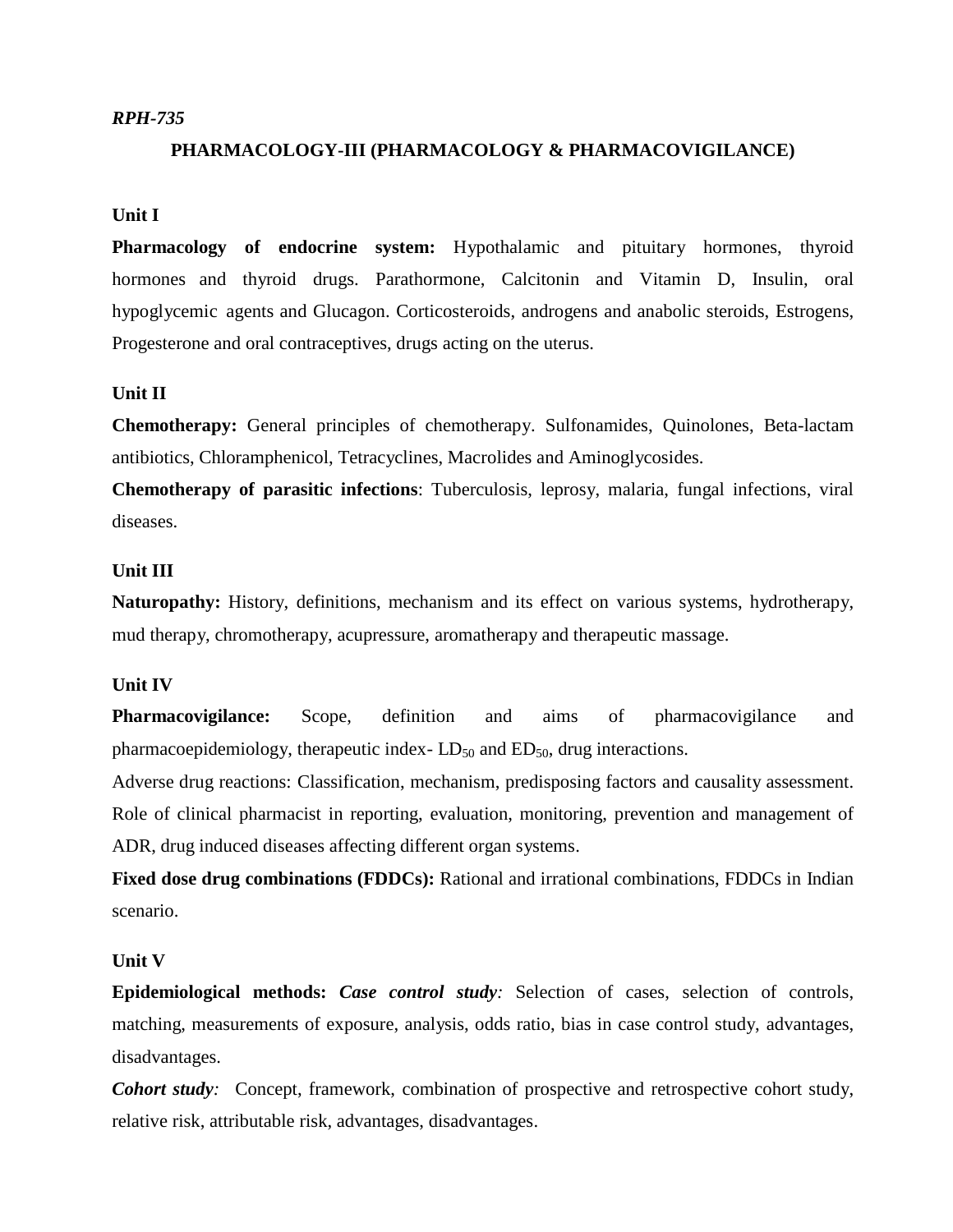#### *RPH-735P*

### **PHARMACOLOGY-III (PHARMACOLOGY & PHARMACOVIGILANCE) PRACTICAL**

#### **Suggested Practicals**

- 1. To calculate the  $pA_2$  value of Atropine and Chlorpheniramine.
- 2. Bioassay of Ach, Histamine and Oxytocin on suitable isolated preparations using matching assay, bracketing assay, interpolation, three point assay and four point assay.
- 3. Bioassay of histamine and acetylcholine using matching and interpolation method on rat and guinea pig.

**The experiments should be conducted using software, wherever possible.**

- 1. Rang M.P., Dale MM, Riter JM, Pharmacology Churchill Livingstone, China.
- 2. Tripathi, K.D. Essentials of Medical Pharmacology, Jay Pee Publishers, New Delhi.
- 3. Satoskar & Bhandarkar: Pharmacology & Pharmacotheropeutics, Popular Prakashan Pvt.Ltd., Bombay.
- 4. Ghosh M.N. Fundamentals of Experimental Pharmacology, Scientific Book Agency, Calcutta.
- 5. Katzung, B.G. Basic & Clinical Pharmacology, Prentice Hall International, New Delhi.
- 6. Ronald D. Mann & Elizabeth B. Andrews, Pharmacovigilance, John Wiley & Sons, West Sussex, England.
- 7. Waller and Patrick, An Introduction to Pharmacovigilance, John Wiley & Sons, West Sussex, England.
- 8. Mohanta G.P., Elementary Pharmacovigilance, PharmaMed Press, Hyderabad.
- 9. Mohanta G.P., Manna P.K., Textbook of Pharmacovigilance: Concept and Practice, PharmaMed Press, Hyderabad.
- 10. Grover J.K., Experiments in Pharmacy & Pharmacology, CBS Publishers, New Delhi.
- 11. Kulkarni S.K., Hand Book of Experimental Pharmacology, Vallabh Prakashan, Delhi.
- 12. Barar F.S.K : Text Book of Pharmacology, Interprint, New Delhi.
- 13. Goodman & Gilman, The Pharmacological basis of Therapeutics, Eds: Hardman J.G., Limbird Le, Molinoss P.B., Ruddon R.W. & Gil A.G., Pergamon Press, U.K.
- 14. Laurene, D.R. & Bennet P.N.; Clinical Pharmacology, Churchill Livingstone, Harlow, England.
- 15. Paul L., Principles of Pharmacology, Chapman and Hall, New York.
- 16. Ravi Shanker K., Kiranmayi G.V.N., Pharmacology: A Companion Handbook with Illustrations, PharmaMed Press, Hyderabad.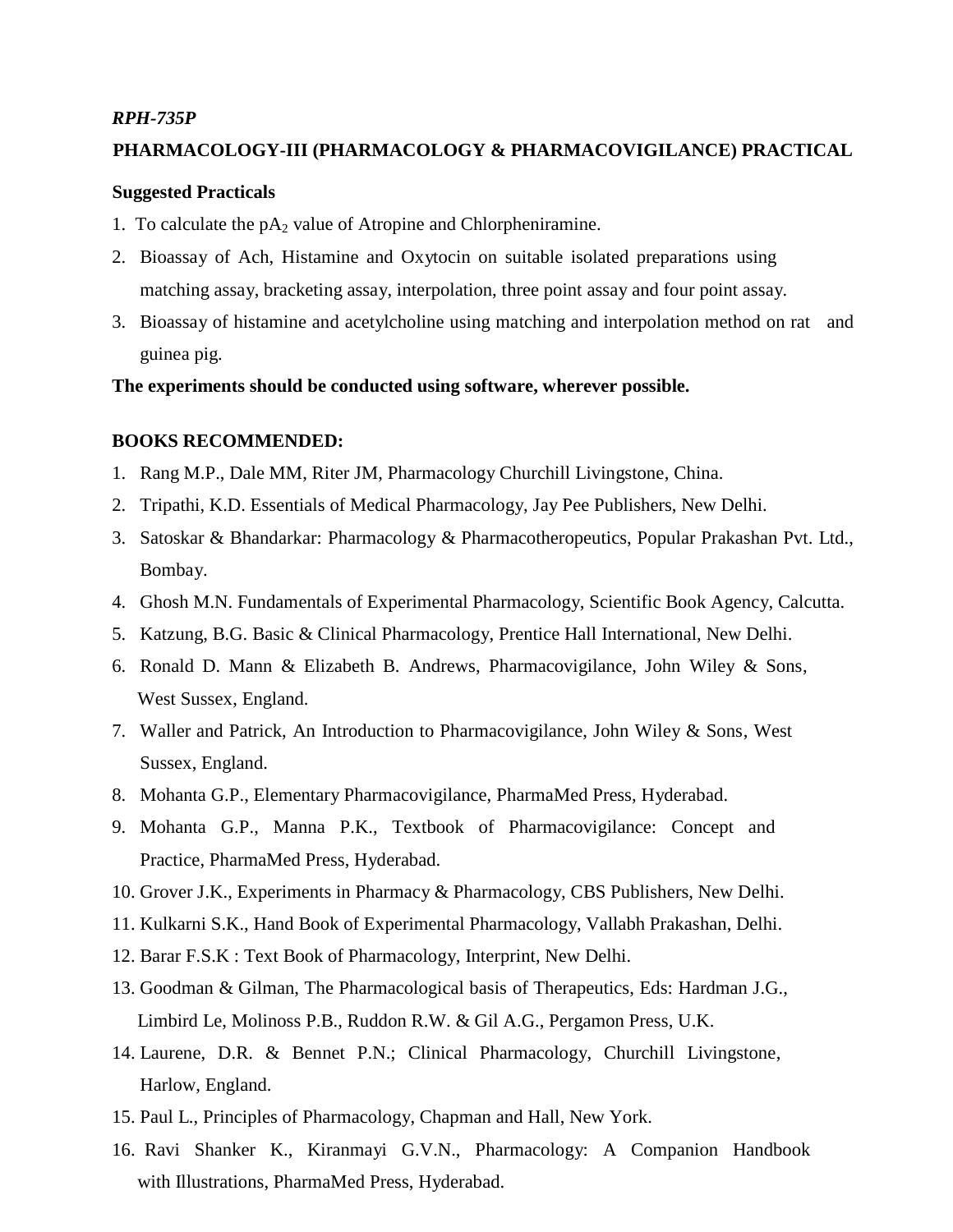- 17. Singh S. J., History and Philosophy of Naturopathy, Nature Cure Council of Medical Research, Lucknow.
- 18. Bakhru H. K., Complete Handbook of Nature Cure, Jaico Publishing House, New Delhi.
- 19. Pizzorno J. E., Murray M. T., The Encyclopedia of Natural Medicine, Simon & Schuster, New York, USA.
- 20. Sheffield Bioscience Programs, U.K. ISBN. 1-8747558-02-6.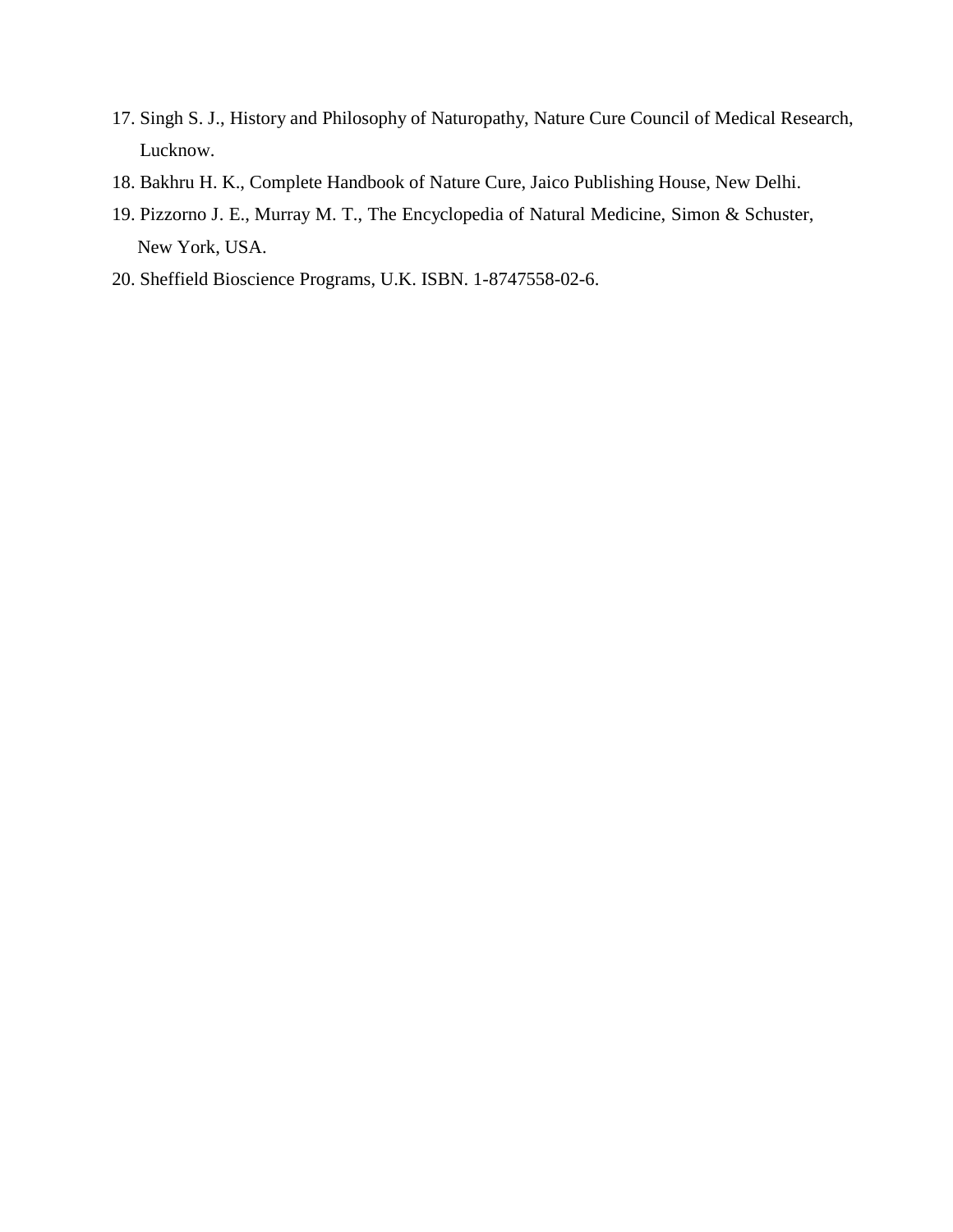## *RPH-736*

## **PHARMACOGNOSY-III**

## **Unit I**

Systematic study of source, cultivation, collection, processing, commercial varieties, chemical constituents, substitutes/adulterants, uses, diagnostic macroscopic and microscopic features and specific chemical tests of following alkaloid containing drugs-

**Pyridine-piperidine:** Tobacco, Areca and Lobelia.

**Tropane:** Belladona, Hyoscyamus, Datura, Coca and Withania. **Quinoline and isoquinoline:** Cinchona, Ipecac and Opium. **Indole:** Ergot, Rauwolfia, Catharanthus and Nux-vomica.

**Unit II Imidazole:** Pilocarpus.

**Steroidal:** Veratrum and Kurchi.

**Alkaloidal amine:** Ephedra and Colchicum.

**Glycoalkaloid:** Solanum. **Purines:** Coffee and Tea **Quinazoline:** Vasaka.

#### **Unit III**

**Production and utilization of phytoconstituents:** Calcium sennosides, Diosgenin, Solasodine, Podophyllotoxins, Tropane alkaloids, Isoquinoline alkaloids and Quinoline alkaloids.

## **Unit IV**

**Plant tissue culture:** Historical development of plant tissue culture, type of culture, nutritional requirements, growth and maintenance, factors affecting plant tissue culture. Applications of plant tissue culture in pharmacy.

#### **Unit V**

Introduction to herbal fingerprinting using HPTLC technique. Introduction to herbal drug interactions.

Introduction to bioactive compounds enhancing bioavailability such as- Piperine, Vitamin K.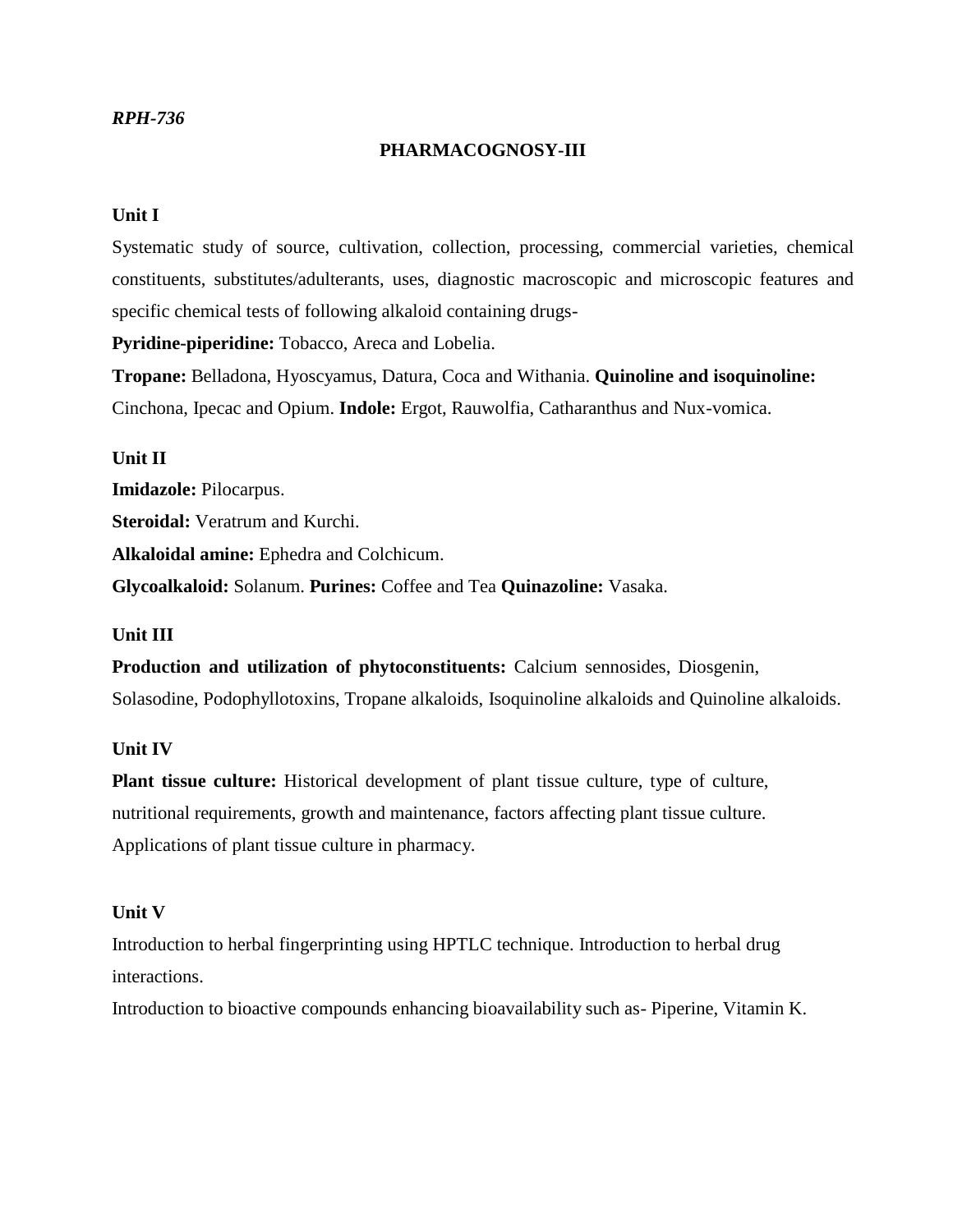## *RPH736-P*

### **PHAMACOGNOSY-IV PRACTICAL**

#### **Suggested Practicals**

- 1. To study the morphology and microscopy of Datura and Withania.
- 2. To study the morphology and microscopy of Ipecac and Rauwolfia.
- 3. To study the morphology and microscopy of Catharanthus and Nux-vomica.
- 4. To study the morphology and microscopy of Ephedra and Kurchi.
- 5. To study the morphology and microscopy of Solanum and Vasaka.
- 6. a) Morphology of Areca, Colchicum.
	- b) Transverse section of Catharanthus leaf and Kurchi bark.
- 7. To study the TLC profile of Catharanthus leaf.
- 8. To study the TLC profile of Withania root.
- 9. Chemical test of Tea, Tobacco, Datura and Withania.
- 10. Chemical test of Nux-vomica, Ephedra and Kurchi.
- 11. Preparation of different callus cultures using various parts of plants.
- 12. Study of micopropogation using callus culture.
- 13. Effect of various plant hormones on micropropogation.

- 1. Trease, G.E., and Evans, W.C., Pharmacognosy, Bailliere Tindall East Baorne, U.K.
- 2. Wallis. T.E. "Text Book of Pharmacognosy" J&A Churchill Ltd., London.
- 3. Kokate C.K., Gokhale A.S., Gokhale S.B., Cultivation of Medicinal Plants, Nirali Prakashan.
- 4. Tyler V.E., Lynnr B. and Robbers J.E., Pharmacognosy,  $8<sup>th</sup>$  Edition, Lea & Febiger, Philadelphia.
- 5. Harborne J.B., Phytochemical Methods, Chapman & Hall International Edition, London.
- 6. Medicinal Plants of India, Vol. I & II, Indian Council of Medical Research, New Delhi.
- 7. Nadkarni A.K., Indian Materia Medica, Vol- 1&2, Popular Prakashan (P) Ltd., Bombay.
- 8. Sukh Dev, A Selection of Prime Ayurvedic Plant Drugs, Anamaya Publisher New Delhi.
- 9. Indian Herbal Pharmacopoeia, Vol. I & II, ICMR & RRL, Jammu.
- 10. Indian Ayurvedic Pharmacopoeia, Govt. of India.
- 11. The Wealth of India, Raw Materials (All volumes), Council of Scientific & Industrial Research, New Delhi.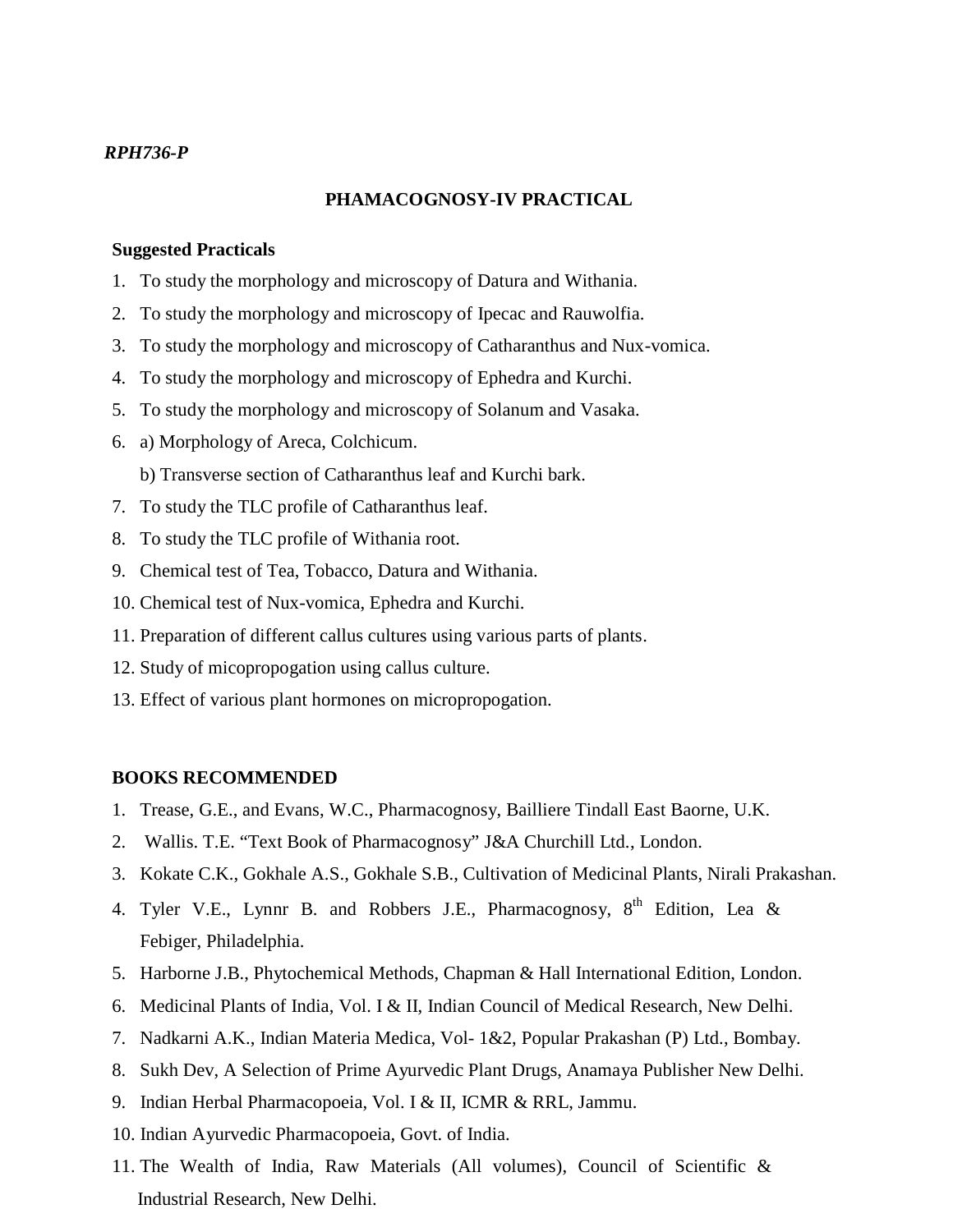- 12. Rastogi R. P. and Mehrotra B.N., Compendium of Indian Medicinal Plants I-IV, Publications & Information Directorate/Central Drug Research Institute, New Delhi.
- 13. Wallis T.E., Analytical Microscopy, J&A Churchill Ltd., London.
- 14. Kokate C.K., Practical Pharmacognosy, Vallabh Prakashan, New Delhi.
- 15. Iyengar M.A., Pharmacognosy of Powdered Crude Drugs, PharmaMed Press, Hyderabad.
- 16. Iyengar, M.A. and Nayak S.C.K., Anatomy of Powdered Crude Drugs, PharmaMed Press, Hyderabad.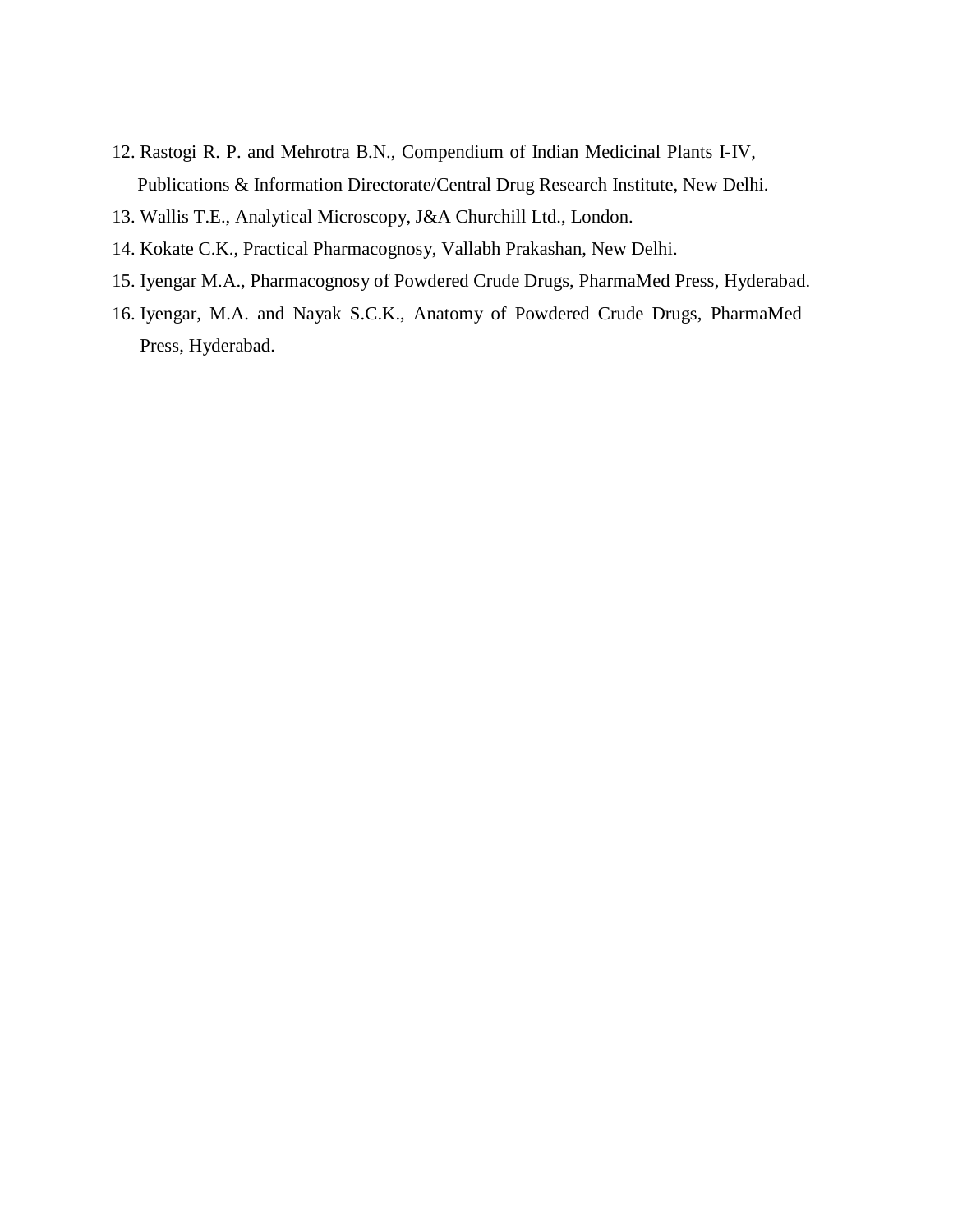# **PHARMACEUTICAL ANALYSIS-III (PHARMACEUTICAL ANALYSIS & QUALITY ASSURANCE)**

## **Unit I**

**Ultra violet and visible spectroscopy:** Principle and origin of spectra, quantitative laws, chromophores and auxochromes, factors affecting absorption, instrumentation- single and double beam spectrophotometer, Woodward-Fieser rule, applications.

**Infra-red spectroscopy:** Principle, effect of hydrogen bonding and conjugation on absorption band, instrumentation, interpretation of IR spectra of simple compounds (Ethanol, Benzaldehyde). FTIR, applications of IR spectroscopy in pharmaceutical analysis.

### **Unit II**

**NMR** spectroscopy: Principle of <sup>1</sup>H-NMR, chemical shift and factors affecting it, shielding and desheilding, spin-spin coupling and coupling constant, spin-spin splitting, instrumentation, NMR active compounds and study of  ${}^{1}$ H-NMR spectra of- Ethanol, Benzaldehyde. Introduction to<sup>13</sup>C-NMR.

### **Unit III**

**Mass spectrometry:** Principle, fragmentation pattern in relation to molecular structure and functional groups including McLafferty rearrangement, ionization techniques (CI, FAB, ESI, MALDI), instrumentation, applications, mass spectra of some simple compounds (Ethanol, Benzaldehyde).

#### **Unit IV**

**Miscellaneous techniques:** Principle, instrumentation and applications of atomic absorption spectroscopy, fluorimetry and flame photometry.

Introduction to gel electrophoresis, scanning electron microscopy (SEM) and transmission electron microscopy (TEM).

#### **Unit V**

**Quality Assurance:** Basic concept of quality, difference between QC and QA, quality audit, types of quality audits, concept of TQM, ISO 9000 series. Elementary study of WHO guidelines. Different documents prepared by QA department (batch manufacturing record, master formula record, validation master plan). Basic concept of validation, types of validation, different validation parameters, protocols for process validation.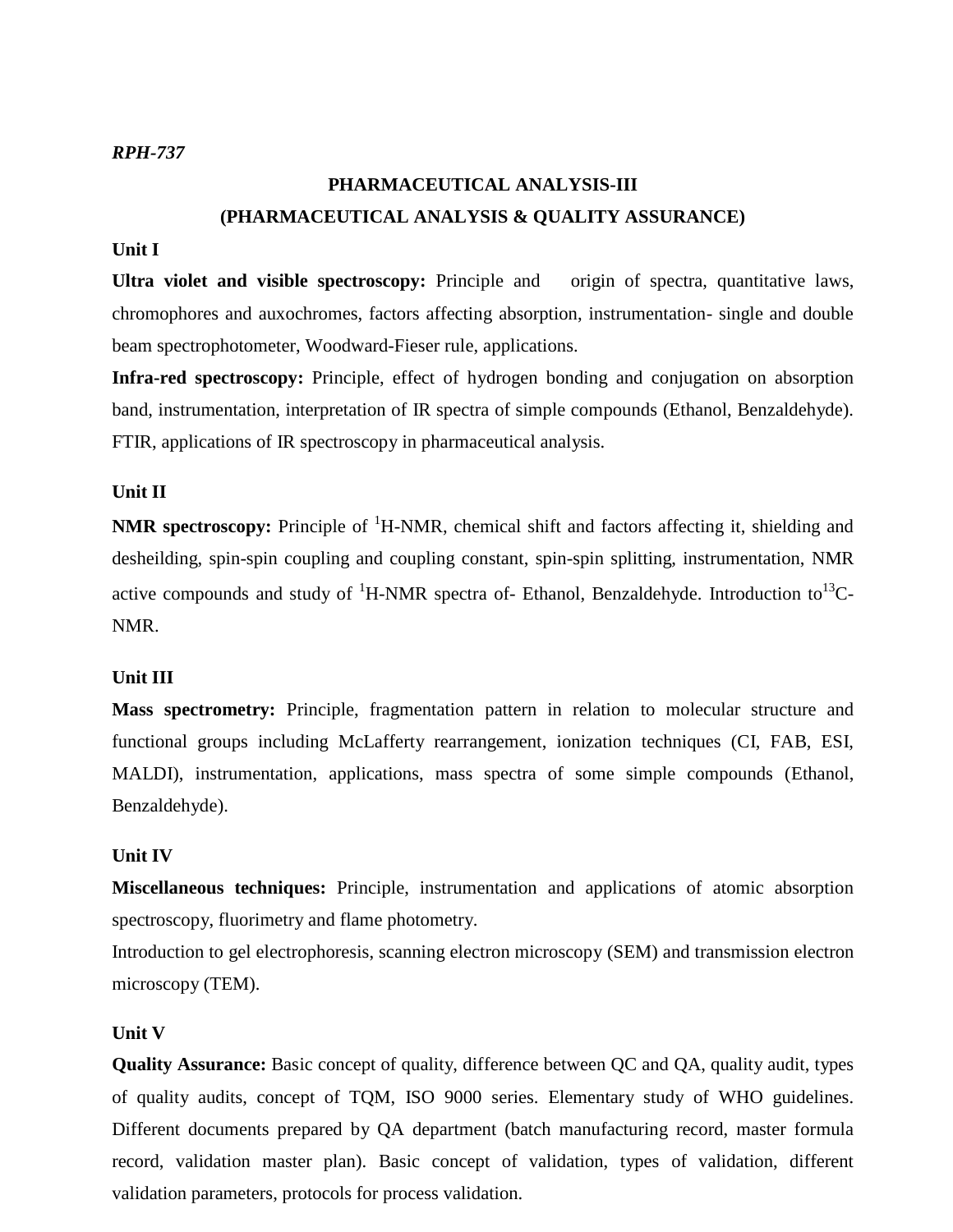#### *RPH-737P*

# **PHARMACEUTICAL ANALYSIS-III (PHARMACEUTICAL ANALYSIS & QUALITY ASSURANCE) PRACTICAL**

- 1. Determination of  $_{\text{max}}$  of different compounds by UV-visible spectrophotometry.
- 2. Verification of Beer's law.
- 3. Determination of unknown concentration of some drugs by UV-visible spectrophotometry.
- 4. Simultaneous estimation of multi-component drugs by UV-visible spectrophotometry.
- 5. Determination of factors which affect  $_{\text{max}}$  by UV-visible spectrophotometry.
- 6. Interpretation of IR, Mass and NMR spectra.
- 7. Assay of official formulations containing single and more active ingredients using instrumental techniques.
- 8. Assay of pharmaceutical substances by flame spectrophotometry (NaCl, KCl oral sachet).
- 9. Separation of a protein mixture using gel electrophoresis.
- 10. Formation and maintenance of different documents/records formed by QA department.

- 1. Pharmacopoeia of India, Ministry of Health, Govt. of India.
- 2. Becket A. H. and Stenlake J. B., Practical Pharmaceutical Chemistry Vol. I and II, The Athlone Press of the University of London.
- 3. Chatten L. G., A text book of Pharmaceutical Chemistry, Vol. I & II, Marcel Dekker, New York.
- 4. Willard H.H.,Merrit L.L., Dean J.A.,Settle P.A., Instrumental Methods of analysis, Van Nostrand Renhold, New York.
- 5. Obonson J.W.R., Undergraduate Instrumental Analysis, Marcel Dekker Inc, New York, 1970.
- 6. Parikh V.H., Absorption Spectroscopy of Organic Molecules, Addison-Wesley Publishing Co., London.
- 7. Silverstein R.M., and Webster F.X., Spectrometric Identification of Organic Compounds, John Wiley & Sons.
- 8. Skoog V., Principles of Instrumental Analysis, Holler-Neimen.
- 9. Kemp W., Organic spectroscopy, 3<sup>rd</sup>Edition, Palgrave, New York.
- 10. Kalsi P.S., Spectroscopy of Organic Compounds, New Age International Publishers, New Delhi.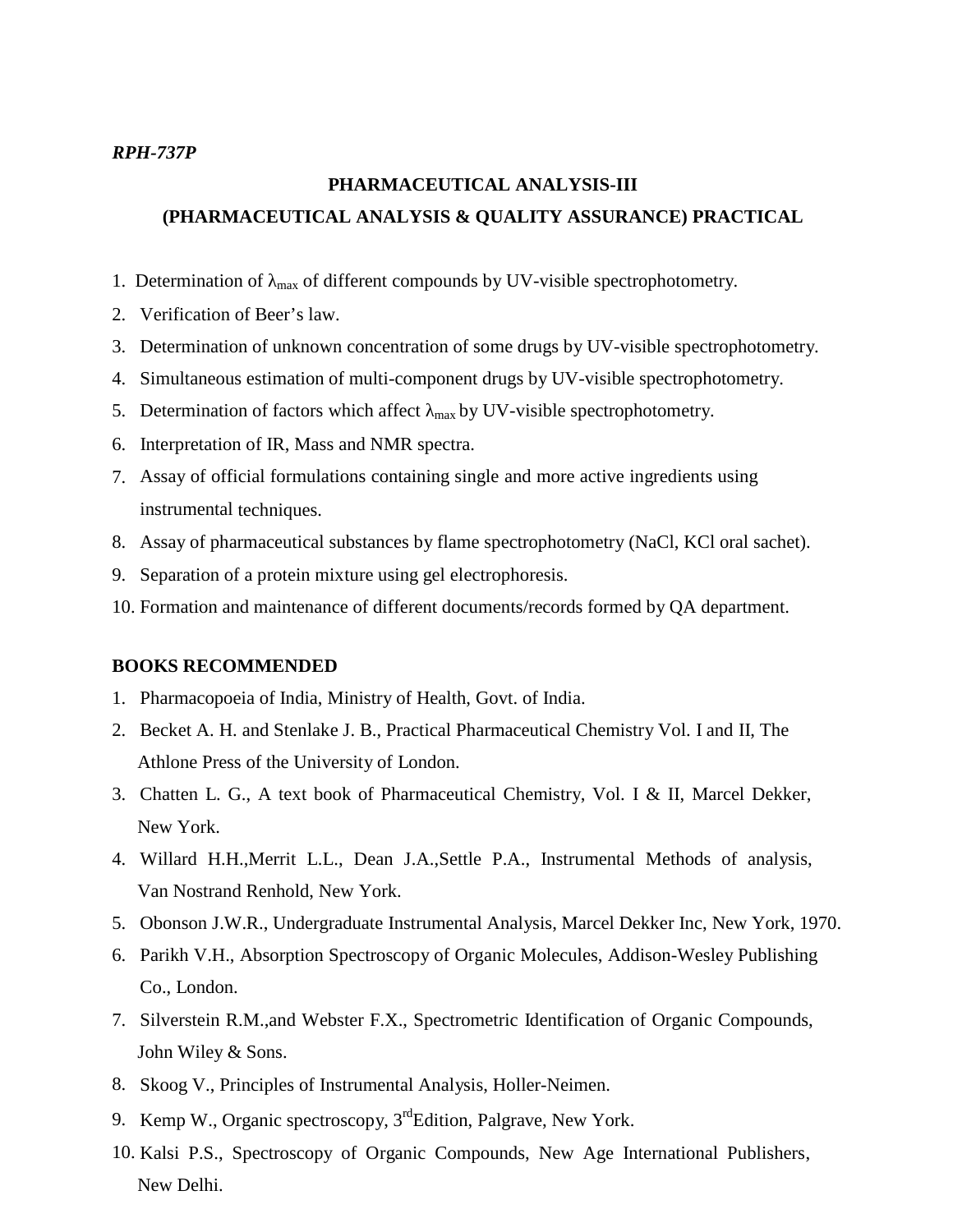- 11. Pavia D.L., Lampman G.M., and Kriz G.S., Introduction to spectroscopy, 3<sup>rd</sup> Edition, Harcourt College Publishers, Philadelphia.
- 12. Florey K., Analytical Profile of Drug Substance (All volume), Academic Press, Elsevier.
- 13. WHO-Quality Assurance of Pharmaceuticals, Vol. I & II, AITBS Publisher & Distributors, Delhi.
- 14. Berry I.R. and Harpaz, D., Validation of API, 2<sup>nd</sup>Edition, CRC Press.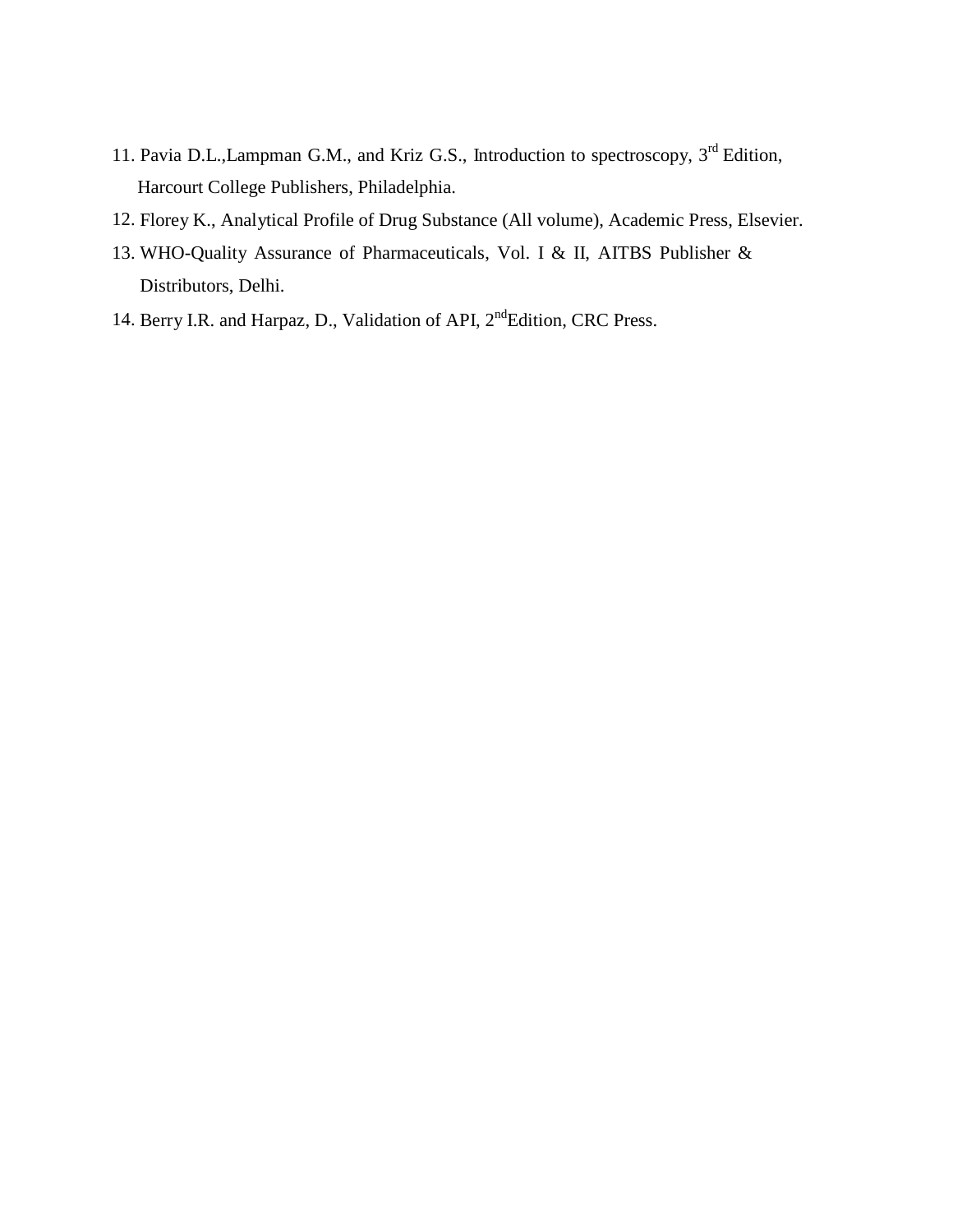## *RPH-738P*

### **HOSPITAL TRAINIGNG-II**

Training of students at a hospital establishment for a minimum duration of 45 days. The hospital training shall include: First aid (wound dressing, artificial respiration etc.), different routes of injection, study of patient observation charts, prescriptions and dispensing, simple diagnostic reports etc.

**May be performed at the end of the 6 th semester.**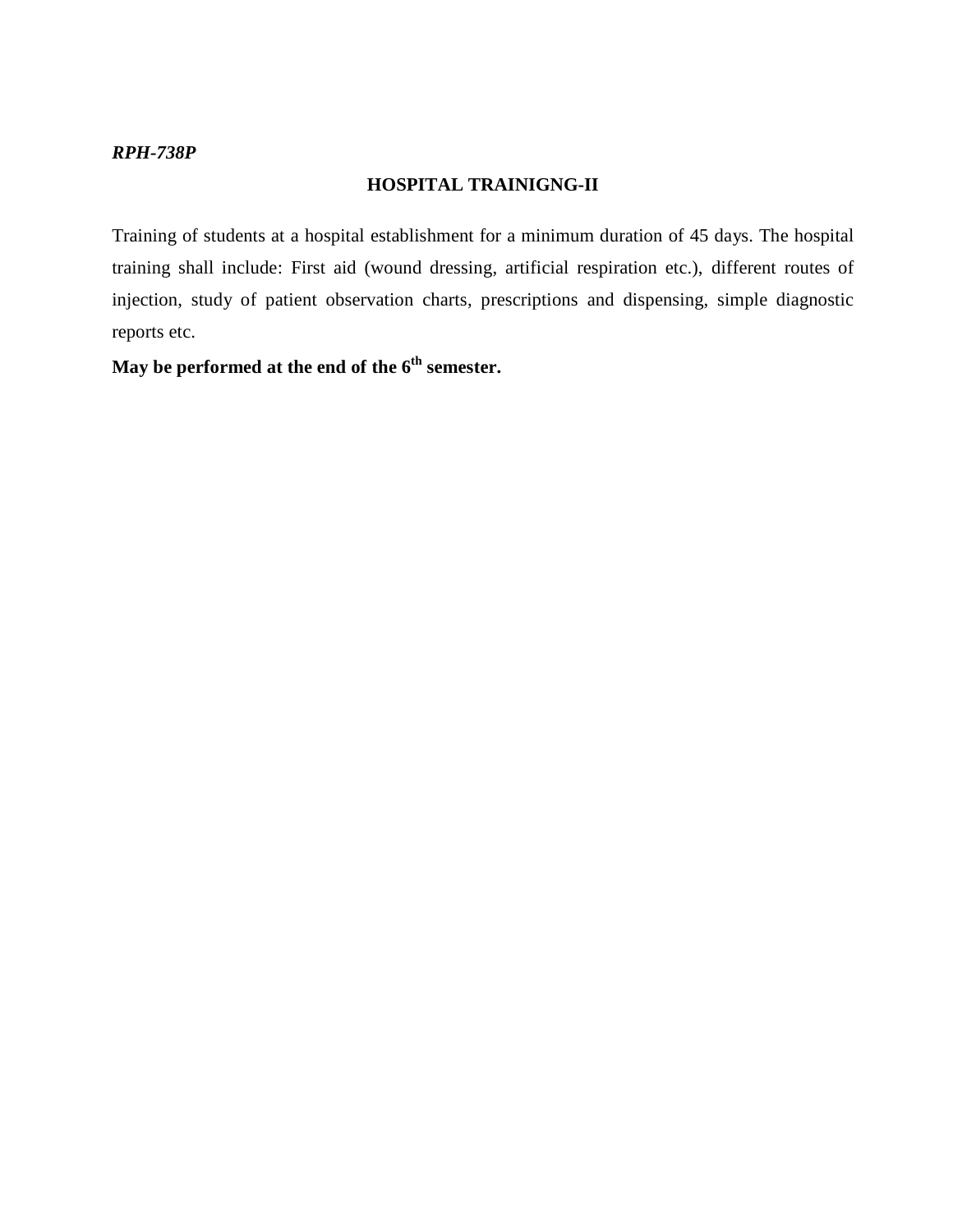## *EIGHTH SEMESTER*

## *RPH-839*

## **PHARMACEUTICAL CHEMISTYRY-IX (CHEMISTRY OF NATURAL PRODUCTS)**

## **Unit I**

General methods of isolation and separation of plant constituents, qualitative tests for the detection of plant constituents. Application of spectral techniques in the structure determination of natural products.

Biogenetic investigations and basic metabolic pathways (Alkaloids, Terpenes, Steroids). Brief introduction to biogenesis of secondary metabolites of pharmaceutical importance (Atropine, Quinine, Papaverine, Morphine and Reserpine).

## **Unit II**

Extraction, isolation and structure elucidation of**alkaloids:** Tropanes (Atropine); Phenanthrenes

(Morphine); Quinolines (Quinine); Isoquinolines (Papaverine); Indoles (Reserpine).

## **Unit III**

Extraction, isolation and structure elucidation of-

**Glycosides:** Digoxin. **Flavonoids:** Quercetin. **Lignans:** Podophyllotoxin. **Purines**: Caffeine.

#### **Unit IV**

Extraction, isolation and structure elucidation of- **Terpenoids**: Camphor, Menthol, Citral.

**Carotenoids:** - Carotene.

**Vitamins:** -Tocopherol.

**Quassinoids:** Quassin.

#### **Unit V**

Natural allergens, photosensitizing agents and fungal toxins. Role of natural products in drug discovery and development.

Recent developments of natural products used as anticancer agents, antidiabetics, antimalarials and immunomodulators.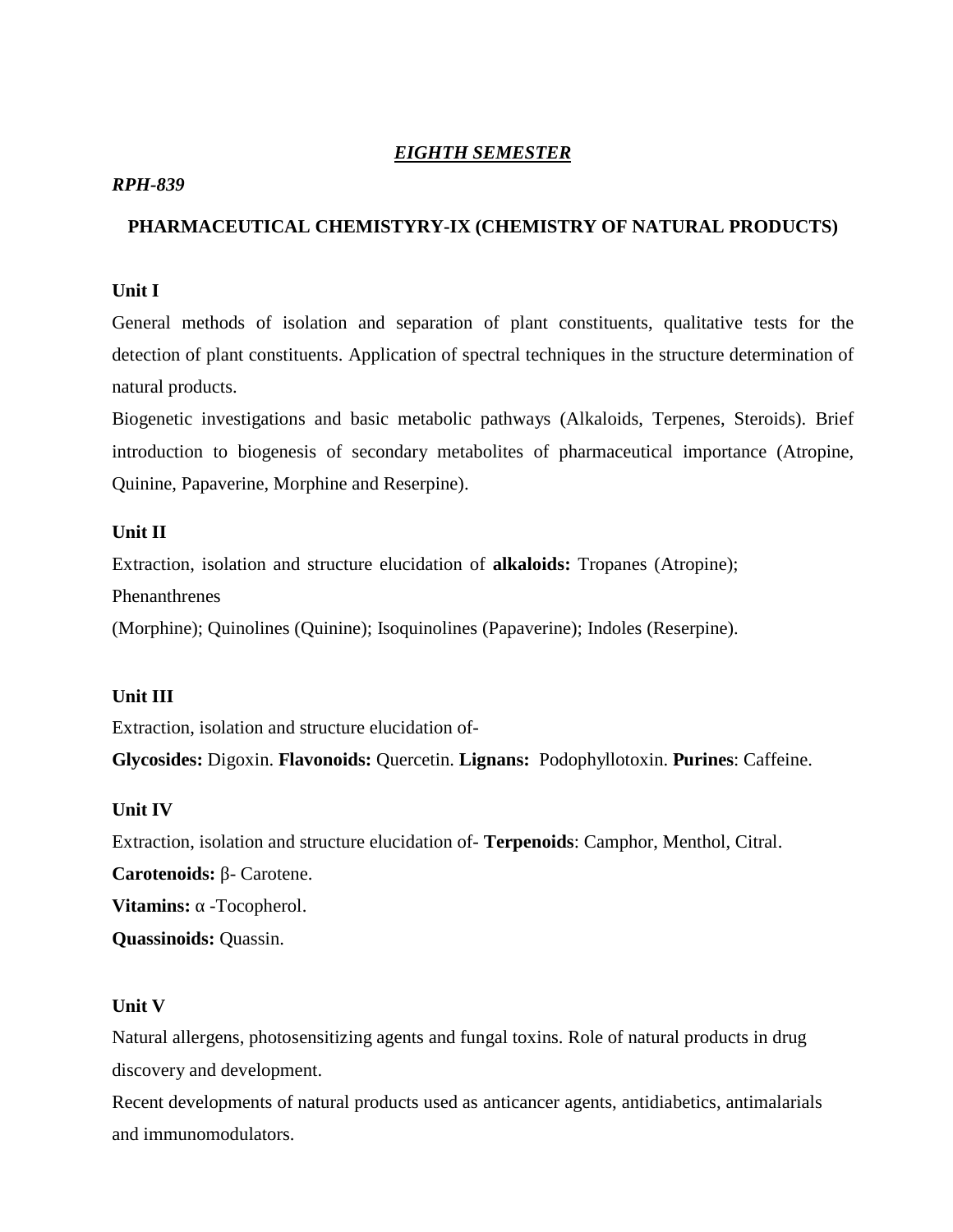### *RPH-839P*

# **PHARMACEUTICAL CHEMISTYRY-IX (CHEMISTRY OF NATURAL PRODUCTS) PRACTICAL**

## **Suggested Practicals**

- 1. Isolation of Caffeine from tea leaves.
- 2. Isolation of Piperine from black pepper.
- 3. Isolation of Hesperidin from orange peel.
- 4. Isolation of Clove oil from clove.
- 5. Isolation of Caraway oil from caraway.
- 6. Isolation of Cumin oil from cumin.
- 7. To study the TLC profile of extracted oils.
- 8. To perform the column chromatography of any available herb.
- 9. To study the paper chromatographic profile of glycone portion separated from senna.
- 10. To isolate the active constituent of any available drug with the help of preparative TLC.
- 11. Quantitative determination of Ascorbic Acid present in amla.

- 1. Brain K.R. and Turner T.D., The Practical Evaluation of Phytopharmaceutical, Wright, Bristol.
- 2. Kokate C.K., "Practical Pharmacognosy" Vallabh Prakashan, New Delhi.
- 3. Stahl E., Thin Layer Chromatography: A Laboratory Hand Book, Springer International Edition, New York.
- 4. Harborne J.B., Phytochemical Methods: A Guide to Modern Techniques of Plant Analysis, Springer (India) Pvt. Ltd., New Delhi.
- 5. Dewick P.M., Medicinal Natural Products: A Biosynthetic Approach, John Wiley and Sons Ltd., England.
- 6. Wagner H., Plant Drug Analysis, Springer, Berlin.
- 7. Cutler S.J. and Cutler H.G., Biologically Active Natural Products: Pharmaceuticals, CRC Press, London.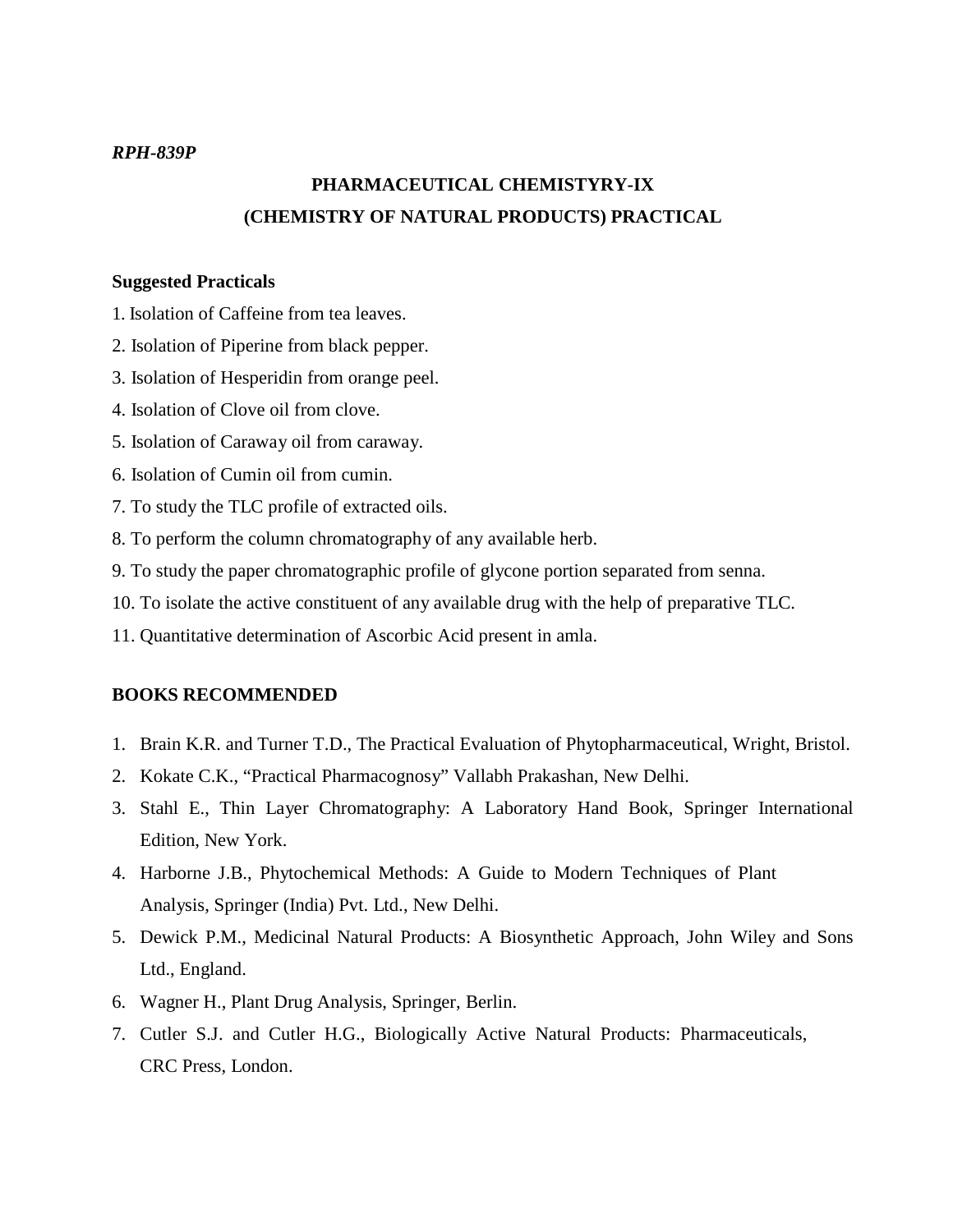- 8. Manitto P., Biosynthesis of Natural Products, BSP Books Pvt. Ltd., Hyderabad.
- 9. Finar I.L.,Organic chemistry, Volume II: Stereochemistry and the Chemistry of Natural Products, Pearson Education, New Jersey.
- 10. Indian Herbal Pharmacopoeia, Indian Drug Manufacturers Association and Regional Research Laboratory, Jammu.
- 11. Agarwal O.P., Organic Chemistry, Natural Products, Krishna Prakashan Media (P) Ltd., Meerut.
- 12. Evans V.C., Trease and Evans Pharmacognosy, Harcourt Publishers Ltd., Sydney.
- 13. Wallis T. E., Textbook of Pharmacognosy, CBS Publishers and Distributors, New Delhi.
- 14. Kokate C.K., Practical Pharmacognosy, Vallabh Prakashan, Delhi.
- 15. Jarald E.E. and Jarald S.E., Textbook of Pharmacognosy and Phytochemistry, CBS Publishers and Distributors Pvt. Ltd., New Delhi.
- 16. Tyler V.E., "Pharmacognosy" Lea & Febiger, Philadelphia.
- 17. Deore S.L., Khadabadi S.S., Baviskar B.A., Pharmacognosy and Phytochemistry: A Comprehensive Approach, PharmaMed Press, Hyderabad.
- 18. Prasad M. R, Rao A.R., Advanced Medicinal Chemistry: A Laboratory Guide, PharmaMed Press, Hyderabad.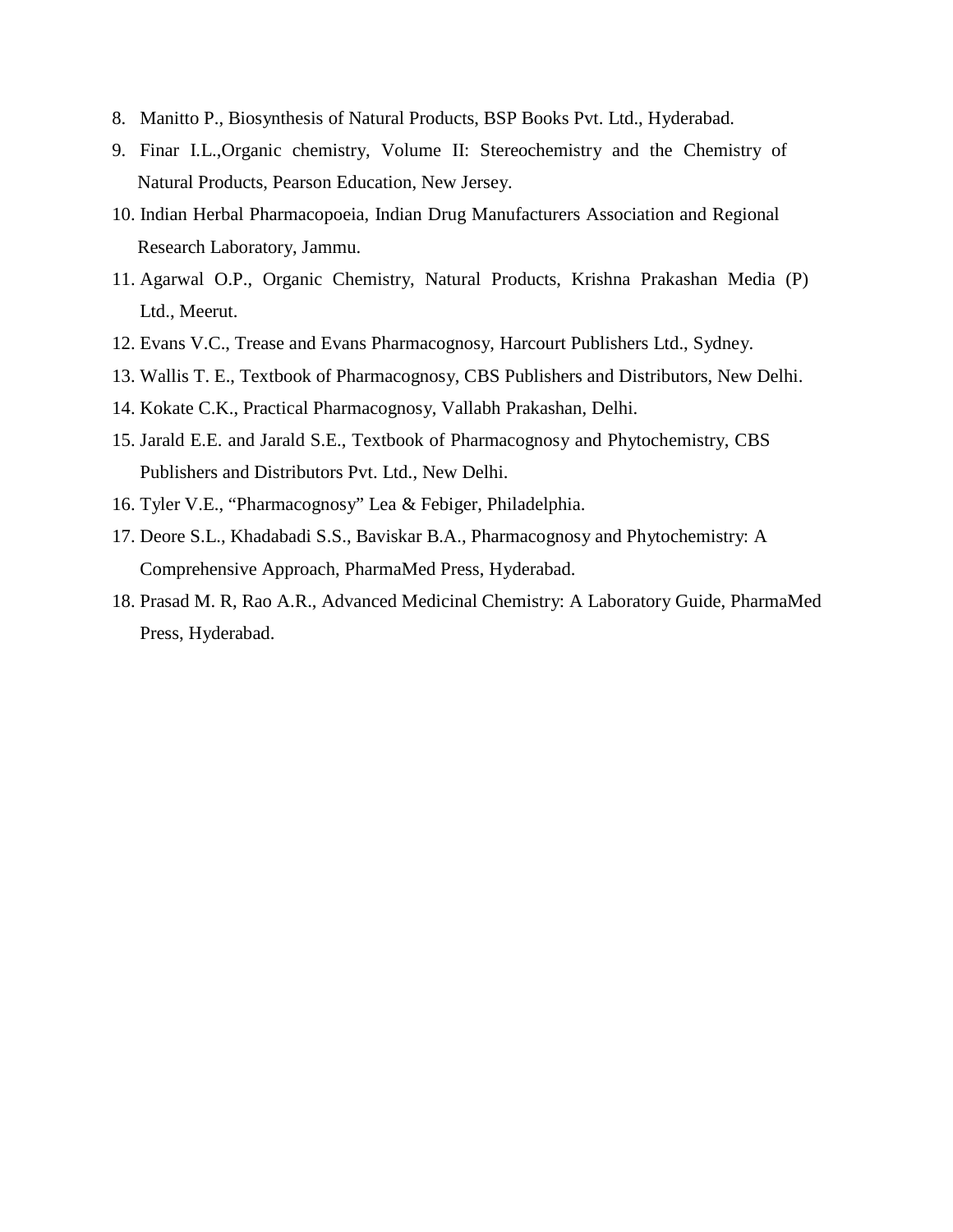### *RPH-840/ RPH-740*

## **PHARMACEUTICS-X (PHARMACEUTICAL BIOTECHNOLOGY)**

## **Unit I**

**Immunology and immunological preparations:** Principles, antigen and haptens, immune system, cellular and humoral immunity, immunological tolerance, antigen-antibody reactions and their applications, standardization and storage of vaccine.

## **Unit II**

**Recombinant DNA technology:** A brief introduction to genetic engineering and techniques, production of r-DNA and their application, development of hybridoma for monoclonal antibodies and their application, protoplast fusion and biotechnological production of products such as Insulin and Somatotropin.

## **Unit III**

Antibiotics: Screening of soil for organisms producing antibiotics. Fermentor: Basic design, control of different parameters and application. Isolation of mutants and factors affecting mutation.

#### **Unit IV**

**Microbial transformation:** Introduction, types of reactions mediated by microorganisms, selection of organisms, methodology of biotransformation, process improvements with special reference to steroids.

## **Unit V**

**Enzyme immobilization:** Sources of enzymes, techniques of immobilization of enzymes and cell, advantages and limitation of immobilization, application ofimmobilization in pharmacy. Biotechnological production and pharmaceutical application of enzymes such as penicillinase, galactosidase, amylases and proteases.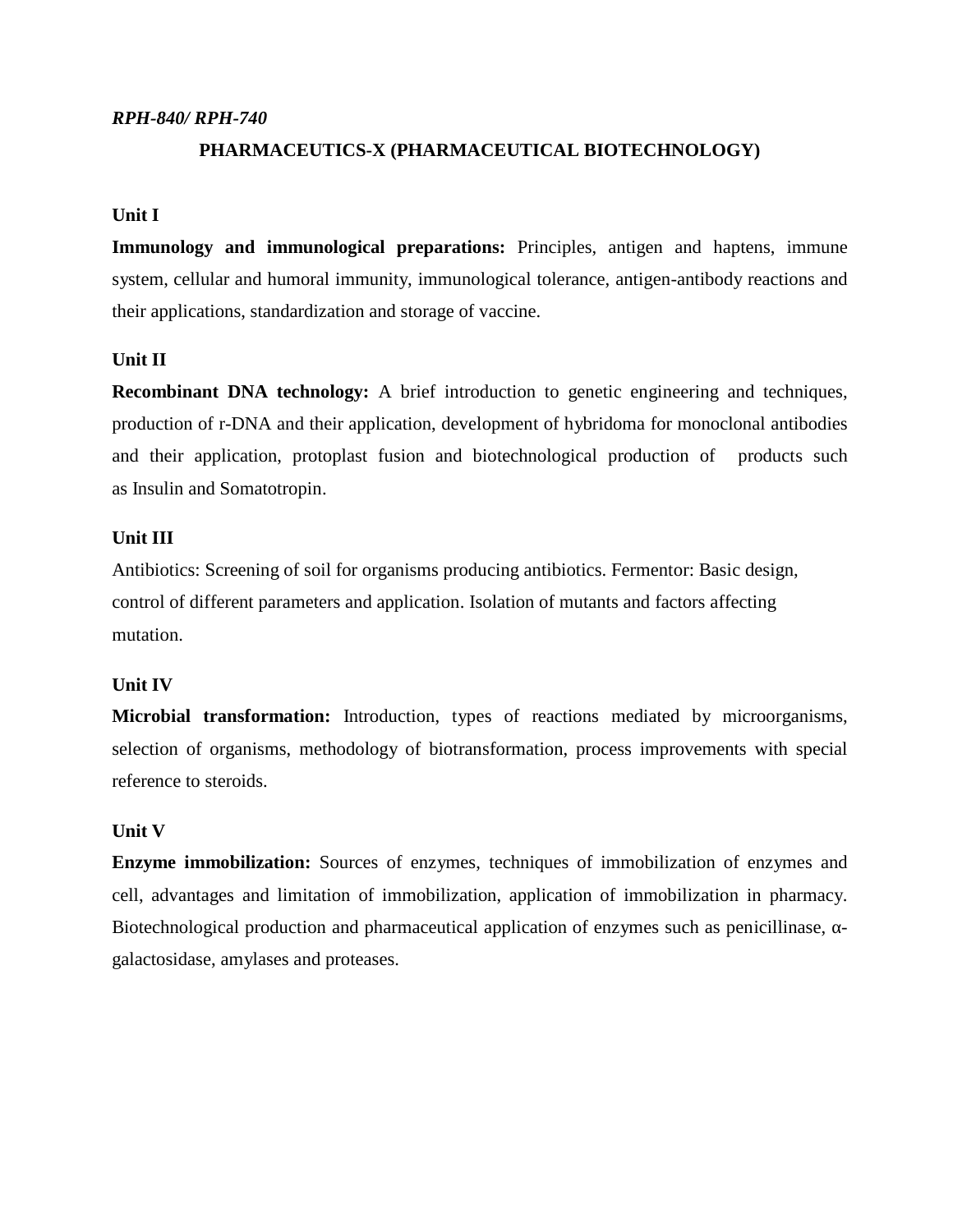## *RPH-840P/ RPH-740P*

## **PHARMACEUTICS-X (PHARMACEUTICAL BIOTECHNOLOGY) PRACTICAL**

## **Suggested Practicals**

- 1. Estimation of protein in given sample.
- 2. Production of protoplast fused cells by chemical method.
- 3. Production of protoplast fused cells by mechanical method.
- 4. Estimation of immunological reaction (blood group etc.).
- 5. Assay of antibiotics.
- 6. Screening of soil for antibiotic producing microorganisms.
- 7. Immobilization of drug.
- 8. Immobilization of enzyme.
- 9. Immobilization of cell.
- 10. Protein estimation by gel electrophoresis.
- 11. Isolation of enzymes from natural sources.

- 1. Prescott and Dunn's Industrial Microbiology, CBS Publishers and Distributors, New Delhi.
- 2. Vyas S.P. and Dixit V.K., Pharmaceutical Biotechnology, CBS Publication, New Delhi.
- 3. Kieslich K. , Biotechnology, Verleg Chernie, Switzerland.
- 4. Standury P.F.,Whitaker A. & Hall S.J. ,Principles of Fermentation, Aditya Book Private Limited, New Delhi.
- 5. Crueger W. & Crueger A, Biotechnology- A Textbook of Industrial Microbiology, Panima Publishing Corporation, Delhi.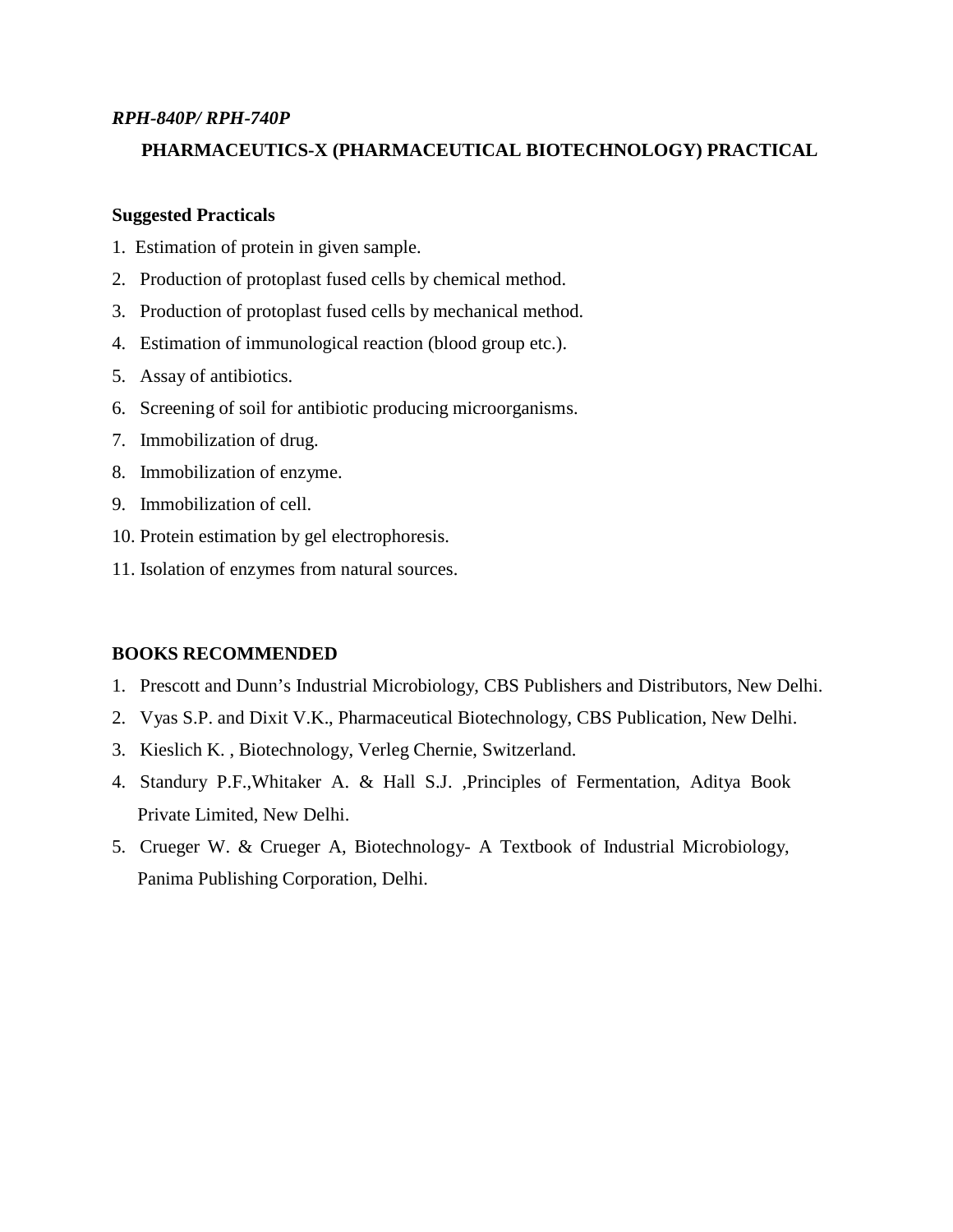### *RPH-841/ RPH-741*

### **PHARMACEUTICS-XI (PHARMACEUTICAL MARKETING & MANAGEMENT)**

## **Unit I**

**Concepts of management:** Definition, administrative management (planning, organizing, staffing, directing and controlling). Entrepreneurship development, introduction to operative management (personnel, materials, production, financial management).

### **Unit II**

**Principles of management:** Coordination, communication, motivation, decision making, leadership, innovation and creativity.

**Production management:** A brief study of the different aspects of production management, methodology of activities: performance evaluation, review technique, maintenance management.

#### **Unit III**

**Pharmaceutical marketing:** Introduction to pharmaceutical marketing. Functions, buying, selling, transportation, storage and finance. Feedback information, channels of distribution, wholesale, retail, department store. Introduction to e-commerce (online shopping, online banking, pretail, marketing to prospective and established customers) and start up business.

#### **Unit IV**

**Salesmanship:** Principle of sales promotion, advertising, ethics of sales, merchandising, literature, detailing, recruitment, training, performance appraisal of sales force.

#### **Unit V**

**Market research:** Definition, steps and limitations of market research. Market segmentation and market targeting. Major concepts in demand measurement, estimating current demand. Geo demo- graphic analysis. Estimating industry sales.

- 1. Beri, Marketing Research .Tata Mc Graw Hill Publishing Company Limited, New Delhi.
- 2. Chary S.N, Production and Operations Management. Tata Mc Graw Hill Publishing CompanyLimited, New Delhi.
- 3. Datta A.K., Materials Management. Prentice Hall of India Private Limited, New Delhi.
- 4. Massie L. Joseph, Essentials of Management. Prentice Hall of India Private Limited,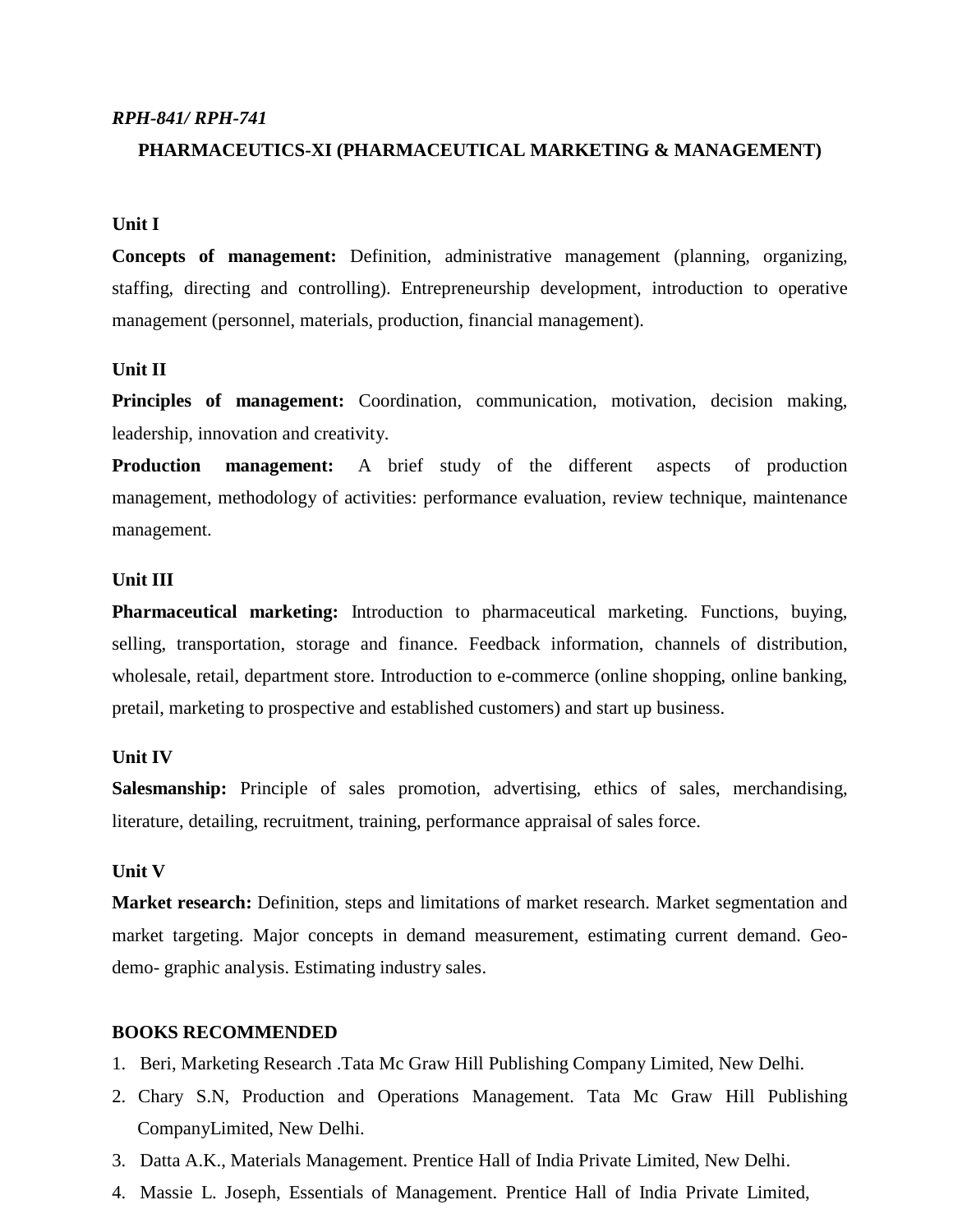New Delhi.

- 5. Shreenivasan K.R., An Introduction to Industrial Management. Vikas Publishing House Private Limited, New Delhi.
- 6. Daver Rustam S., Salesmanship and Publicity. Vikas Publishing House Private Limited, New Delhi.
- 7. Mukopadhyay S., Pharmaceutical Selling, Sterling Publishers.
- 8. Koontz H, Weihrich H, Essentials of Management. Tata Mc Graw Hill Publishing Company Limited, New Delhi.
- 9. G Vidya Sagar, Pharmaceutical Industrial Management, Pharma Med Press, Hyderabad.
- 10. Micky C Smith, Principles of Pharmaceutical Marketing.CBS Publishers and Distributors, New Delhi.
- 11. Chaganti S.R., Pharmaceutical Marketing in India: Concept, strategy and cases. Pharma Med Press, Hyderabad.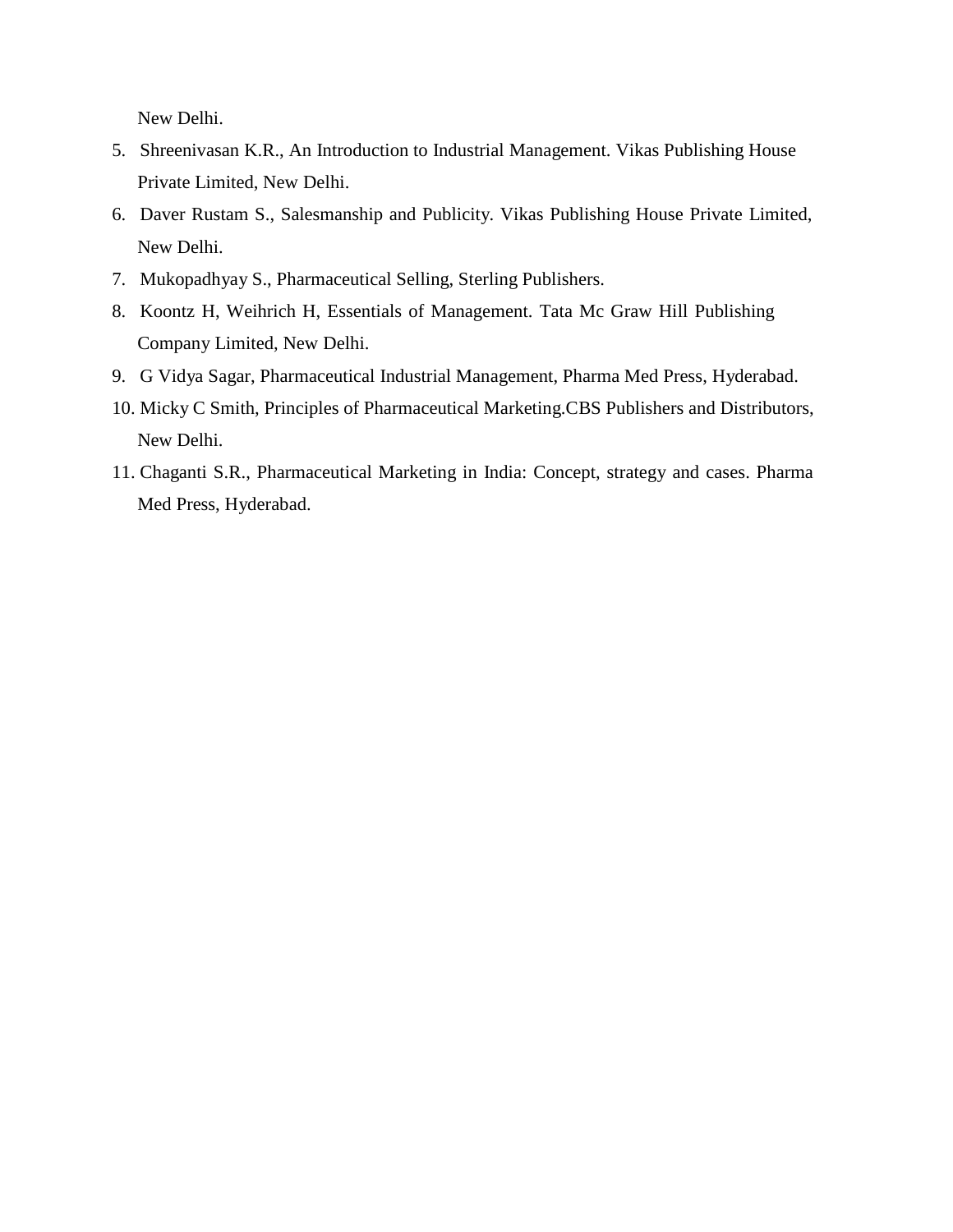## *RPH-842*

## **PHARMACEUTICS-XII (FOOD & NEUTRACEUTICALS)**

## **Unit I**

Introduction to food technology.

**Food Processing:** Freezing, changes in food during refrigerated storage, progressive freezing, Ice crystal damage, effect of dehydration, microwave heating and drying methods on food products.

## **Unit II**

**Food packaging and preservation:** Properties of packaging material used for food packaging, influence of packaging material on changes of food stuffs, brief description of packaging of frozen, dried products and thermally processed foods.

Brief description of food preservation and its methods.

#### **Unit III**

**Neutraceuticals**: Introduction, classification, categories and rational of use of neutraceuticals. Brief description to dietary supplements, fortified foods, functional foods and phytoneutraceuticals.

## **Unit IV**

**Development and marketing of neutraceutical products**: Supercritical fluid extraction technology-basics and application for extraction of neutraceuticals from various sources, Packaging, label claims. Regulatory aspects of neutraceutical products in India.

## **Unit V**

**Testing of neutraceuticals and food products:** Testing of microbial load, nutritional value,

heavy metals, calorific value and neutraceutical label claim test.

Brief introduction to Agmark, Bureau of Indian Standards (BIS) and Food Safety and Standards Authority of India (FSSAI).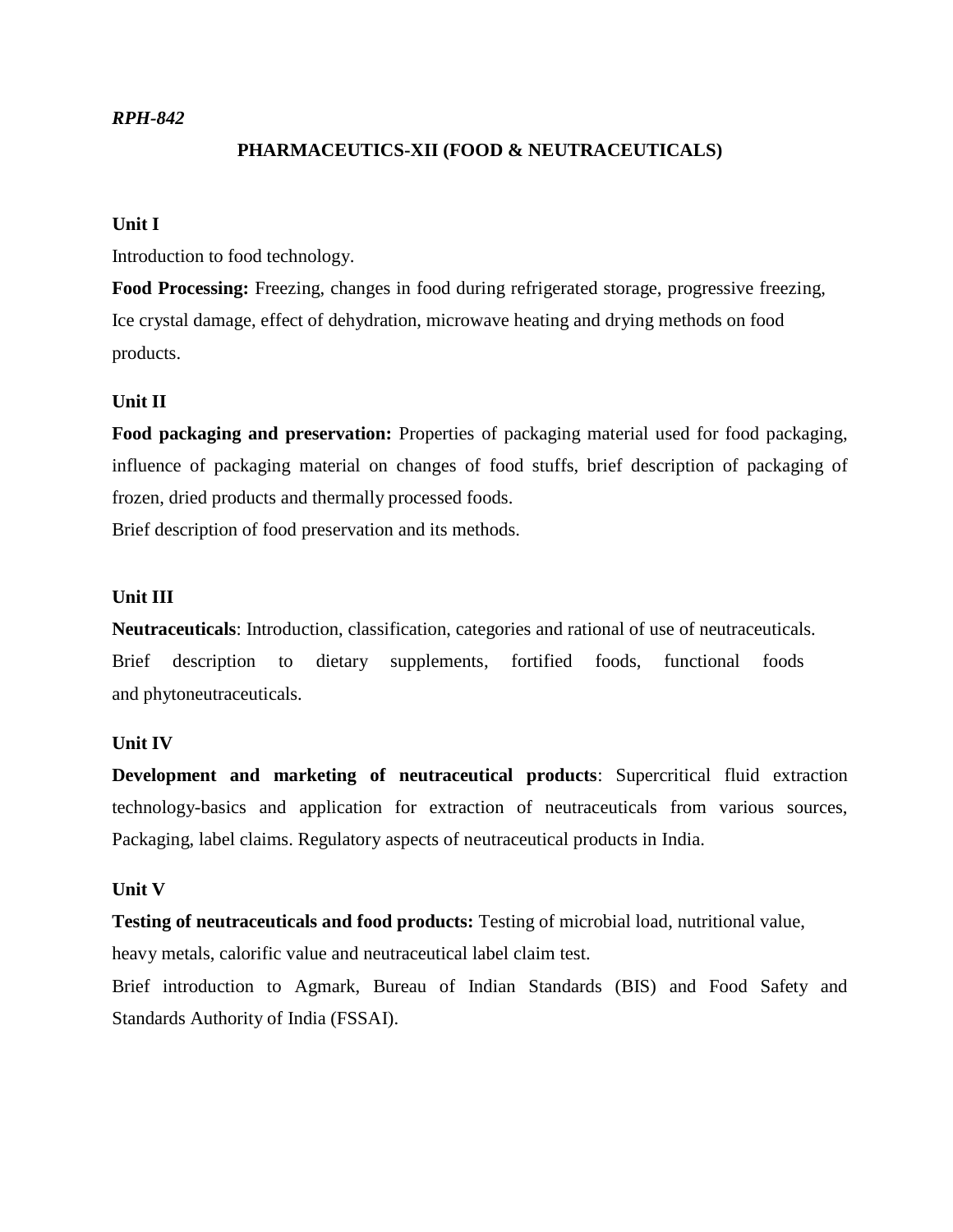#### *RPH-842P*

### **PHARMACEUTICS-XII (FOOD & NEUTRACEUTICALS) PRACTICALS**

## **Suggested Practicals**

- 1. Preparation of traditional health products e.g. Gulkand, Amla syrup
- 2. Formulation of health drinks.
- 3. Preparation and testing of some food products.
- 4. Testing of food packaging materials.
- 5. Preparation and testing of some neutraceuticals.

- 1. Potter, N. M., Food Science, CBS Publishers and Distributors, New Delhi.
- 2. Manay, S. and Shadaksharaswami, M., Foods: Facts and Principles, New Age Publishers, New Delhi.
- 3. Frazier W.C. and Westhoff, D.C., Food Microbiology, TMH, New Delhi.
- 4. Krammer, A. and Twigg B.A., Quality control for food industry, Third edition, AVI, West port.
- 5. Ranganna S., Handbook of Analysis and Quality control for Fruit and Vegetables Products, Tata McGraw Hill, New Delhi.
- 6. Girdharilal, Preservation of Food and Vegetables, ICAR, New Delhi.
- 7. Fellows P., Food Processing Technology: Principles and Practice, Ellis Horwood Ltd, Horwood.
- 8. Earle R. L., Unit Operations in Food Processing, Pergamon Press, New York.
- 9. Deore, S. L. Khadbadi S. S., and Baviskar B. A., Pharmacognosy and Phytochemistry: A Comprehensive Approach, PharmaMed Press, Hyderabad.
- 10. Robert E.C., Wildman, R., Taylor C. Wallace., Handbook of Nutraceuticals and Functional Foods, Second Edition. CRC Press, Boca Raton.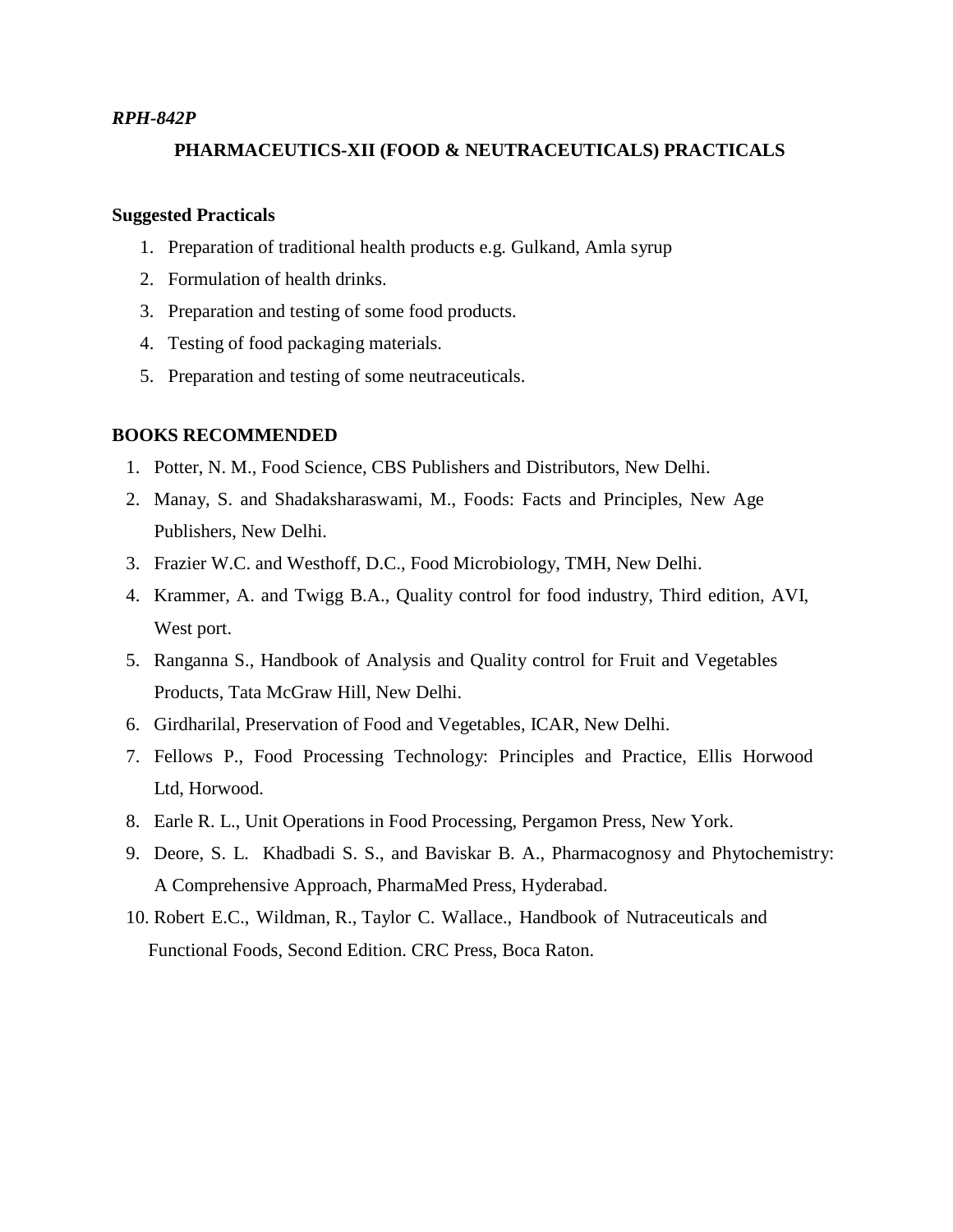#### **ELECTIVE**

#### *RPH-843(A)*

## **COMPUTATIONAL METHODS IN DRUG DESIGN**

### **Unit I**

Introduction to drug design concept, rational approaches of drug design, role of computational chemistry in drug design. The concept of drug likeness and druggability.

**Chemometrics:** Introduction to multivariate analysis, linear (PCA, MLR, PLS) and non-linear methods, validation tools. Introduction to some statistical softwares (such as; SPSS, Graph Pad Prism etc.).

#### **Unit II**

**Molecular Modeling:** Introduction to the principles of molecular mechanics, quantum mechanics, molecular dynamics and their applications in drug design.

### **Unit III**

**Quantitative structure activity relationship (QSAR):** Basic concepts of QSAR, molecular descriptors (2D and 3D parameters), biological parameters, tools and techniques, quantitative models, validation of models, introduction to 2D and 3D QSAR methodologies.

#### **Unit IV**

**Virtual screening:** Introduction to some molecule databases. Ligand based and structure based virtual screening. Similarity searching, various methods of similarity searching and their applications in virtual screening: QSAR modeling, pharmacophore modeling, shape based screening, fingerprint based screening etc.

#### **Unit V**

**Structure based drug design:** Protein Data Bank, molecular graphics, design of enzyme inhibitors, receptor based drug design, molecular docking and protein homology modeling. Introduction to bioinformatics and some drug design softwares (free and commercially available).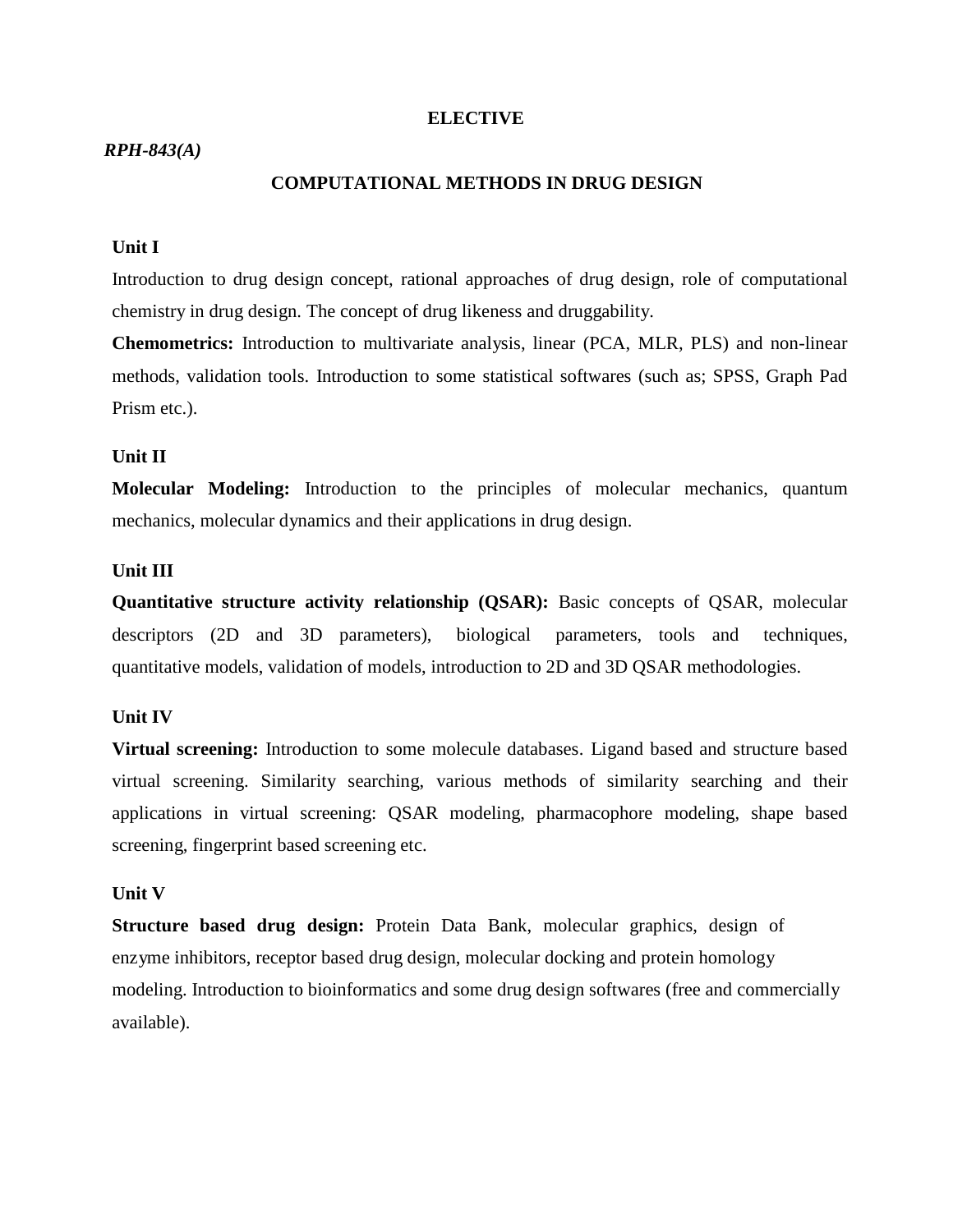#### *RPH-843(A)P*

## **COMPUTATIONAL METHODS IN DRUG DESIGN PROJECT**

#### **Projects based on-**

- 1. To perform the Hansch and Free-Wilson analysis for the given dataset.
- 2. To develop and validate a 3D-QSAR model on a given dataset.
- 3. To develop and validate a 3D-Pharmacophore model on a given dataset.
- 4. To create a 3D-QSAR based hypothesis for virtual screening on a small molecule dataset.
- 5. To create a shape-based pharmacophore query on a set of aligned molecules and perform a virtual screening on a small molecule dataset.
- 6. To perform the virtual screening on a small molecule dataset using different fingerprint methods.
- 7. To perform molecular docking simulation and study various non-covalent interaction in protein-ligand complex.
- 8. To perform a homology modeling for a given target using modeler.
- 9. To perform the structure based virtual screening on a small molecule dataset.
- 10. To perform the different machine learning methods on a given dataset.
- 11. To perform the drug-likeness (ADMET) for small molecules.

- 1. Patrick G.L., An Introduction to Medicinal Chemistry, Oxford University Press.
- 2. Perun T.J.and Propst C.L., Computer-aided Drug Design Methods and Applications, Saurabh Prakashan Pvt.Ltd., New Delhi.
- 3. Veerapandian P., Structure-based Drug Design, Sirohi Brothers Pvt. Ltd., Noida.
- 4. Burger A., A Guide to the Chemical Basis of Drug Design, A Wiley Interscience Publication (John Wiley & Sons), New York.
- 5. Wermuth C.G., The Practice of Medicinal Chemistry, Elsevier.
- 6. Purcell W.P., Bass G.E., Clayton J.M., Strategy of Drug Design: A Guide to Biological Activity, Pharmamed Press, Hyderabad.
- 7. Nogrady T., Medicinal Chemistry: A Biochemical Approach, Oxford University Press, NewYork.
- 8. Abraham D.J., Burger's Medicinal Chemistry and Drug Discovery, John Wiley and Sons Inc., New York.
- 9. Ananda Kumar T.D., Elementary Pharmacoinformatics, PharmaMed Press, Hyderabad.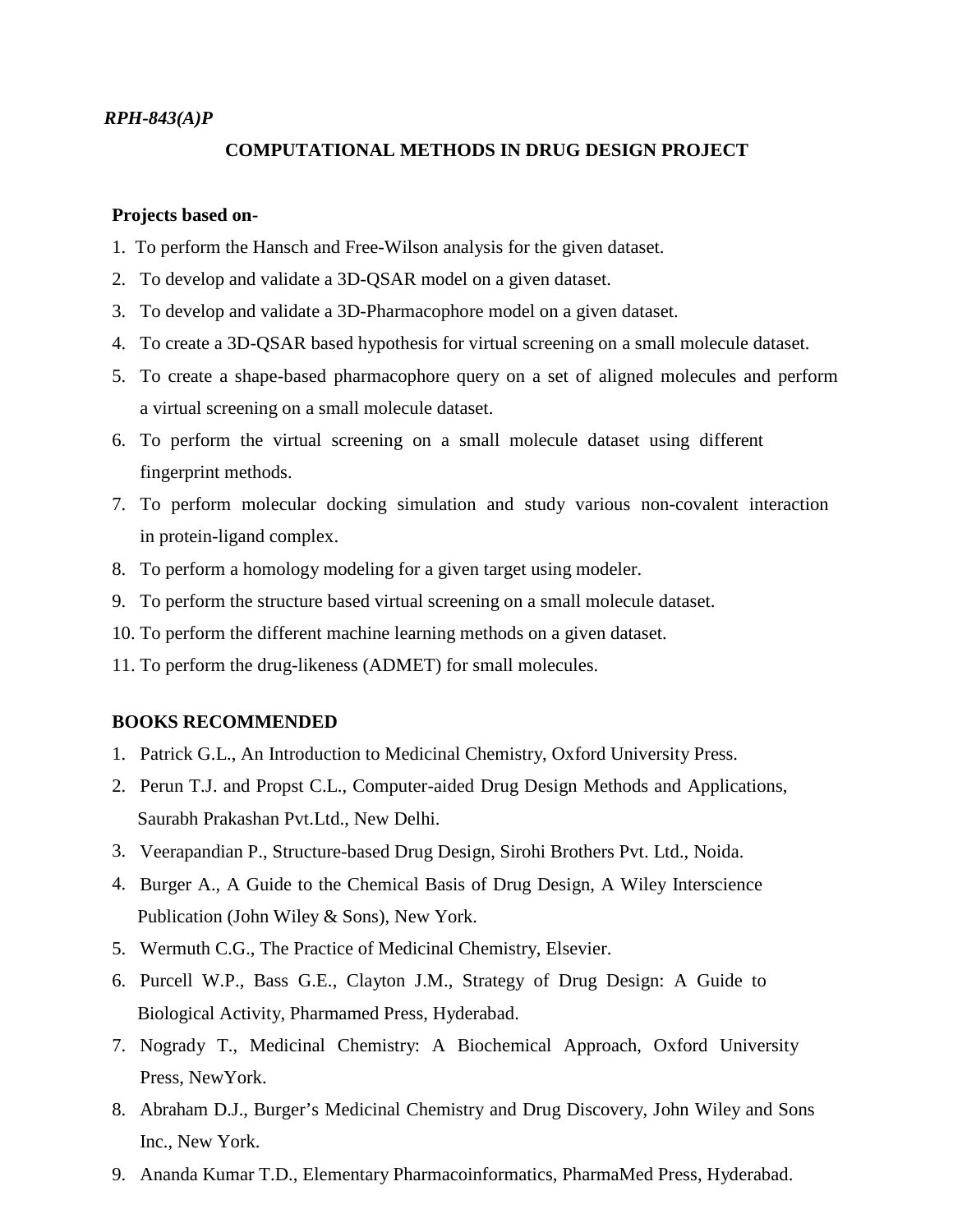## *RPH-843(B)*

## **GOOD MANUFACTURING PRACTICES**

## **Unit I**

Introduction to good manufacturing practices (GMP), good clinical practices (GCP) and good laboratory practices (GLP). Schedule M.

Standard operating procedure (SOP): Introduction, preparation, validation and revision.

## **Unit II**

**Documentation:** Protocols, forms and maintenance of records in pharmaceutical industry, preparation of document for investigational new drug (IND), new drug application (NDA), abbreviated new drug application (ANDA) and export registration.

## **Unit III**

Introduction to 21-Code of federal regulations. Current good manufacturing practices (c-GMP) guidelines according to United States Food and Drug Administration (USFDA), difference between GMP and c-GMP.

## **Unit IV**

**Pharmaceutical product recall**: Recall classification, strategy for effective recall, FDA requested recall, firm initiated recall, recall status reports, termination of recall. Introduction to finished product reprocessing and salvaging.

#### **Unit V**

**Sampling:** Introduction, WHO guidelines, sampling plans and techniques, operating characteristics curves, maintenance of sampling records of finished product and packaging material.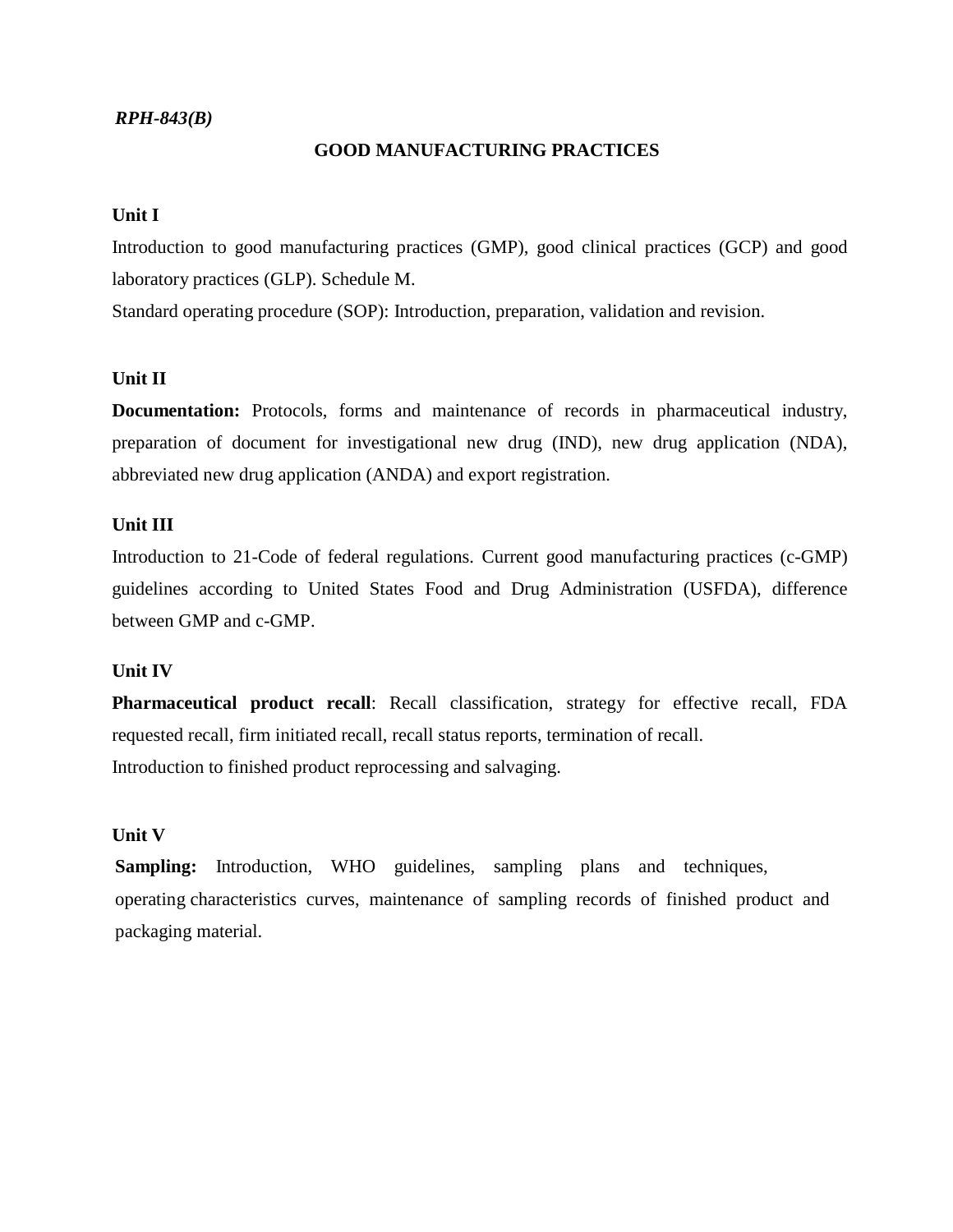## *RPH-843(B)P*

## **GOOD MANUFACTURING PRACTICES PROJECT**

## **Projects based on-**

- 1. Study the steps to generate SOP.
- 2. Generation and validation of SOP for Autoclave.
- 3. Generation and validation of SOP for Dissolution apparatus.
- 4. Generation and validation of SOP for Centrifuge.
- 5. Generation and validation of SOP for Balance (electronic and dispensing).
- 6. Generation and validation of SOP for Cleaning.
- 7. Generation and validation of SOP for Hot air oven.
- 8. Generation and validation of SOP for Disintegration apparatus.
- 9. Generation and validation of SOP for Friability apparatus.
- 10. Generation and validation of SOP for Incubator.
- 11. Generation of Master formula record.
- 12. Generation of Batch formula record.

- 1. Willing, Tuckerman and Hitchings, Good Manufacturing Practices for Pharmaceuticals, Marcel Dekker, New York.
- 2. Garfield, Quality Assurance Principles for Analytical Laboratories, Published by Oxford University Press, USA.
- 3. Potdar M. A., Current Good Manufacturing Practices for Pharmaceuticals. PharmaMed Press, Hyderabad.
- 4. Loftus and Nash, Pharmaceutical Process Validation, Taylor & Francis, New York.
- 5. Florey, Analytical Profile of Drugs (All volumes), Academic Press, United States.
- 6. Indian Pharmacopoeia.
- 7. United States Pharmacopoeia.
- 8. British Pharmacopoeia.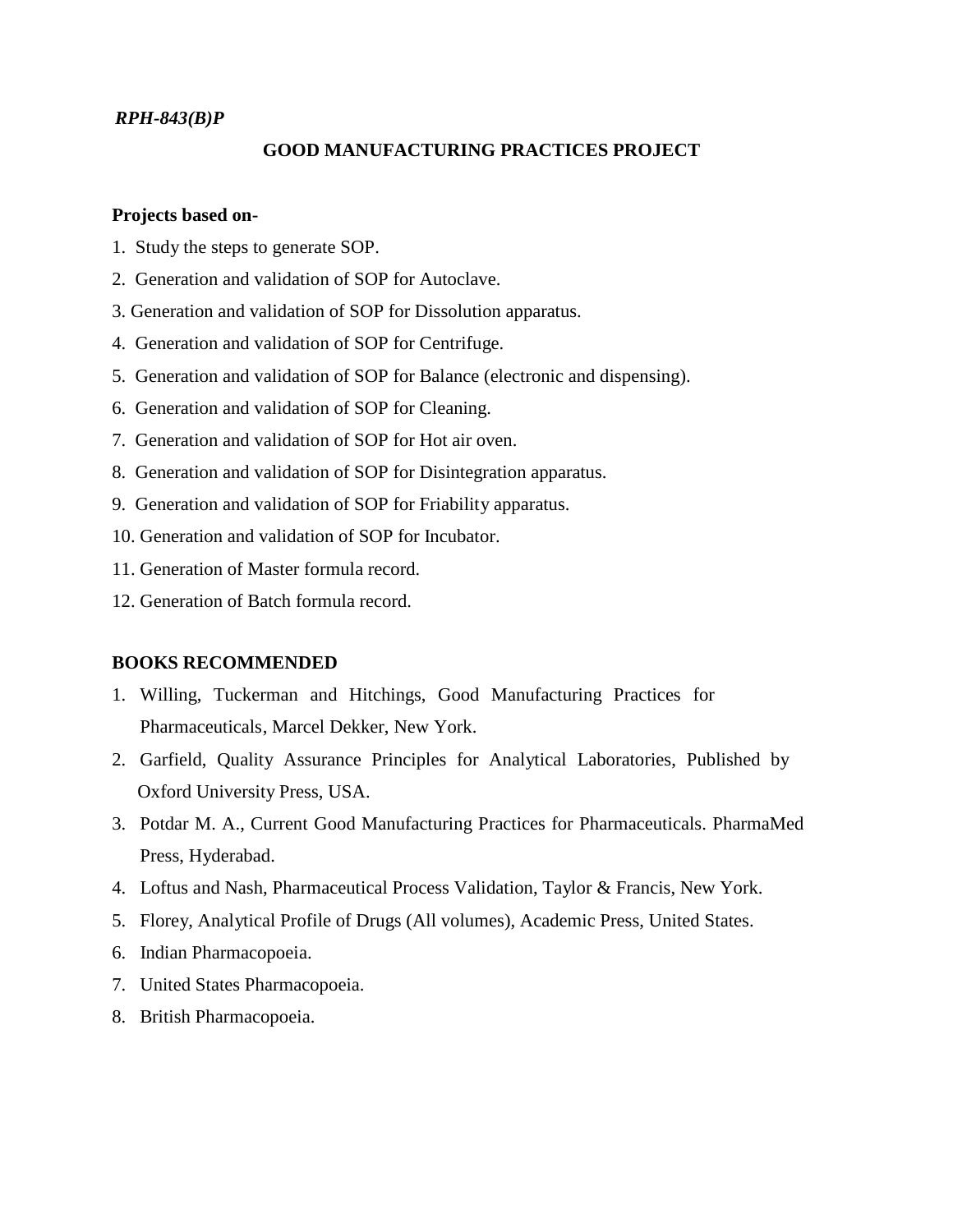## *RPH-843(C)*

### **CLINICAL PHARMACY**

## **Unit I**

**Introduction to clinical pharmacy:** Definition, development and scope of clinical pharmacy. Variability in human response to drugs and influence of disease processes: Drug handling and prescribing in the elderly, infants and children. Drug usage in pregnancy and in breast-feeding women. Prescribing for patients with renal or hepatic disease. Pharmacogenetics: implications for altered or unusual drug handling. Pharmacoepidemiology.

#### **Unit II**

**Data analysis and compiling:** The patient's case history, communication skills including patient medication history interview, patient counseling. Pharmacoeconomics.

Medical writing: Regulatory and educational medical writing.

Literature review and meta-analysis: Process, methods and application, research, report and paper/ thesis writing.

Pharmacovigilance programme of India (PvPI) and Geneva (UPSALA).

### **Unit III**

**Daily activities of clinical pharmacists:** Drug therapy monitoring (medication chart view, clinical review), therapeutic drug monitoring, ward round participation, drug utilization evaluation/ review (DUE)/ (DUR). Quality assurance of clinical pharmacy services.

#### **Unit IV**

**Research design and conduct of clinical trials:** Research support including planning and execution of clinical trials. Schedule Y, GLP, GCP and ICH Guidelines, trial master file and ethical requirements. Various phases of clinical trials. Categories of Phase IV studies. Bioavailability (BA) and bioequivalence (BE) studies and the estimation with the help of plasma concentration profile curve. Statistical analysis plan (SAP) and its importance in clinical research.

#### **Unit V**

**Data collection and biostatistical analysis:** Statistical principles underlying clinical trials, data handling and role of biostatistician.

Sample size calculation, types of variables, Type I error and type II errors, application of parametric and non-parametric tests, confidence intervals, outliers. Data analysis with the help of bio-statistical software.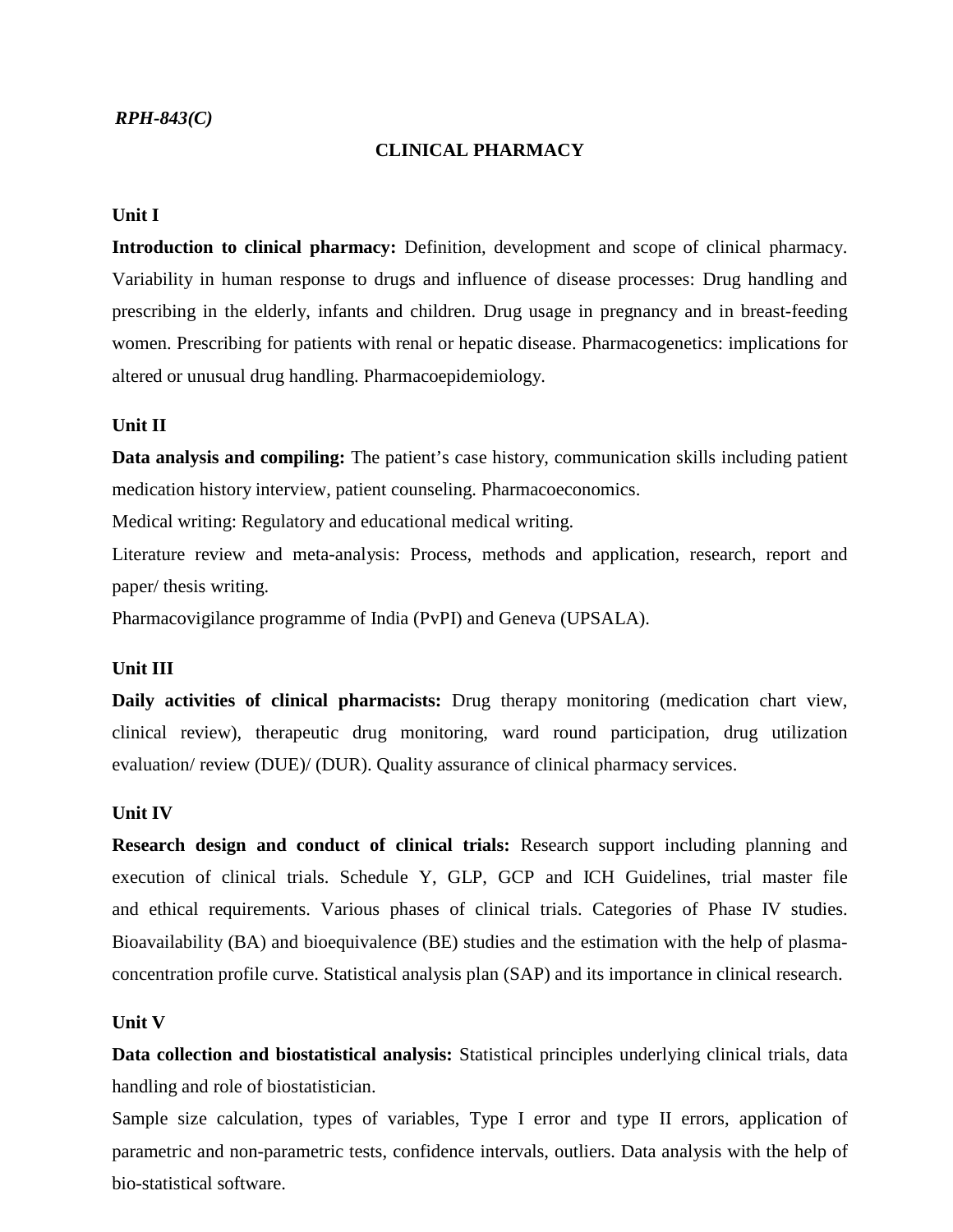### *RPH-843(C)P*

#### **CLINICAL PHARMACY PROJECT**

#### **Projects based on-**

Epidemiological survey and comparison of prescribed therapeutic agents/diagnostic reports on different diseases such as- Cardiovascular disorders, central nervous system disorders, gastro intestinal tract disorders, hormonal disorders, pathogenic diseases.

- 1. Scott L.T., Basic skills in interpreting laboratory data, American Society of Health System Pharmacists Inc., USA.
- 2. Rowland and Tozer, Clinical Pharmacokinetics, Williams and Wilkins Publication, Philadelphia, USA.
- 3. Shargel L., Biopharmaceutics and Applied Pharmacokinetics, Prentice Hall publication, New Delhi.
- 4. Parthasarthi G., Nyfort-Hansen K. and Nahata M.C., A Text book of Clinical Pharmacy Practice-Essential Concepts and Skills, Orient Longman, Chennai.
- 5. Colledge N.R., Walker B. R. and Stuart H., Ralston Davisson's Principles and Practice of Medicine, ELBS/Churchill Livingstone, Edinburgh, U.K.
- 6. Herfindal E.T. and Hirashman J.L., Clinical Pharmacy and Therapeutics Williams and Wilkins, Philadelphia, USA.
- 7. Wagner J.G., Pharmacokinetics for the Pharmaceutical Scientist, Technomic Publishing A G Basel, Switzerland.
- 8. Katzung B., Masters S. and Trevor A., Basic and Clinical Pharmacology, McGraw Hill Professional, U.K.
- 9. Spilker B. and Schoenfelder J., Data Collection Forms in Clinical Trials, Raven Press, New York.
- 10. Roger and Walker; Clinical Pharmacy and Therapeutics, Churchill, Livingston, London.
- 11. Stockley I.H., Drug interactions, Pharmaceutical Press, London.
- 12.Ravishankar K., Kiranmayi G.V.N., Clinical Pharmacy and Pharmacotherapeutics, PharmaMed Press, Hyderabad.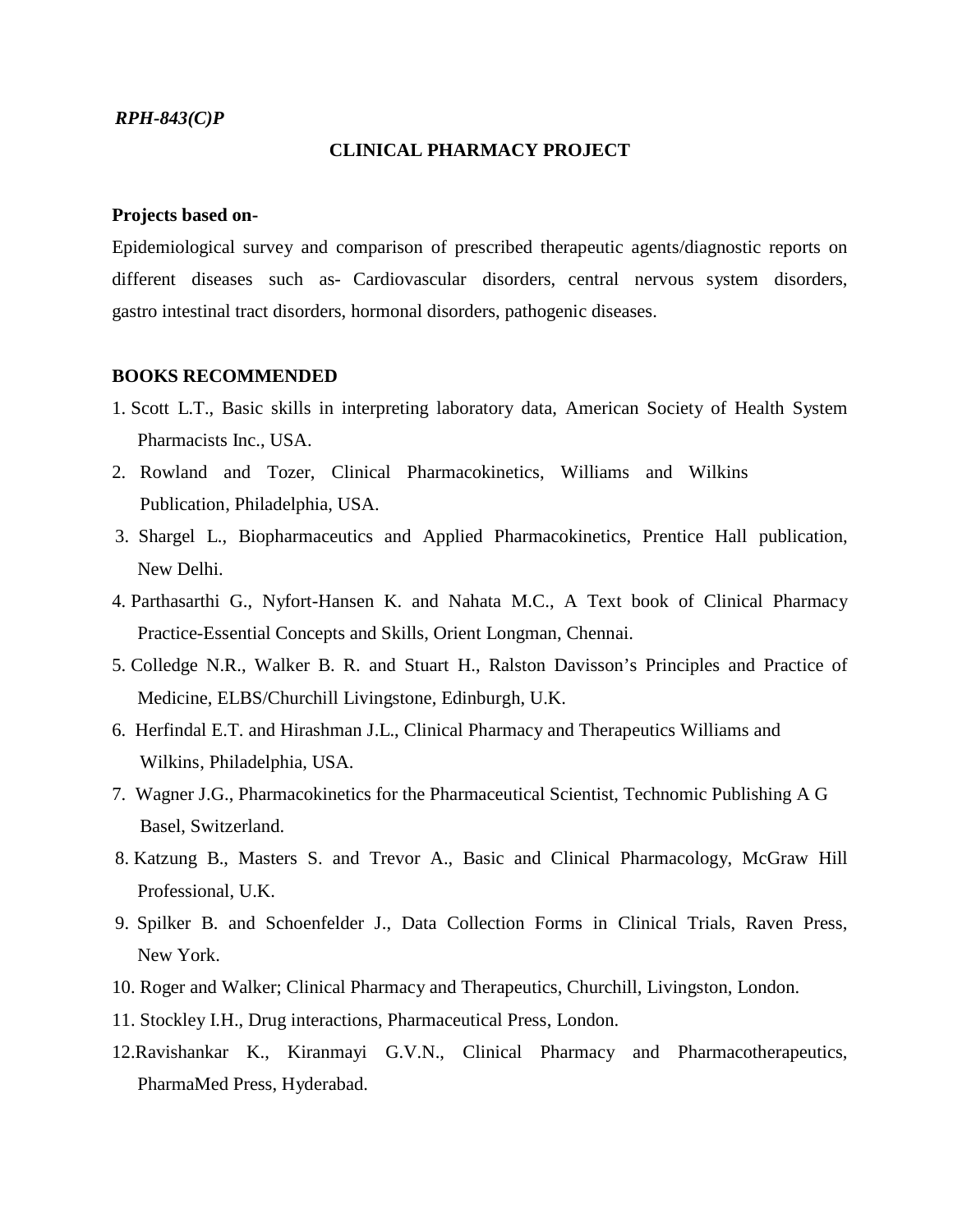## *RPH-843(D)*

## **STANDARDIZATION OF HERBAL DRUGS**

## **Unit I**

Commerce and quality control of natural medicinal plants products, organoleptic, microscopical, physical and chemical evaluation of crude drugs.

## **Unit II**

Standardization of plant material as per WHO guidelines.

## **Unit III**

Methods of extraction and modern techniques for the isolation, purification, separation estimation and characterization of active plant constituents.

## **Unit IV**

Analysis of official formulations derived from crude drugs, including some ayurvedic preparations.

## **Unit V**

General methods of screening of natural products for following biological activity:

- a) Anti-inflammatory
- b) Hypoglycaemic
- c) Antifertility
- e) Psychopharmacological.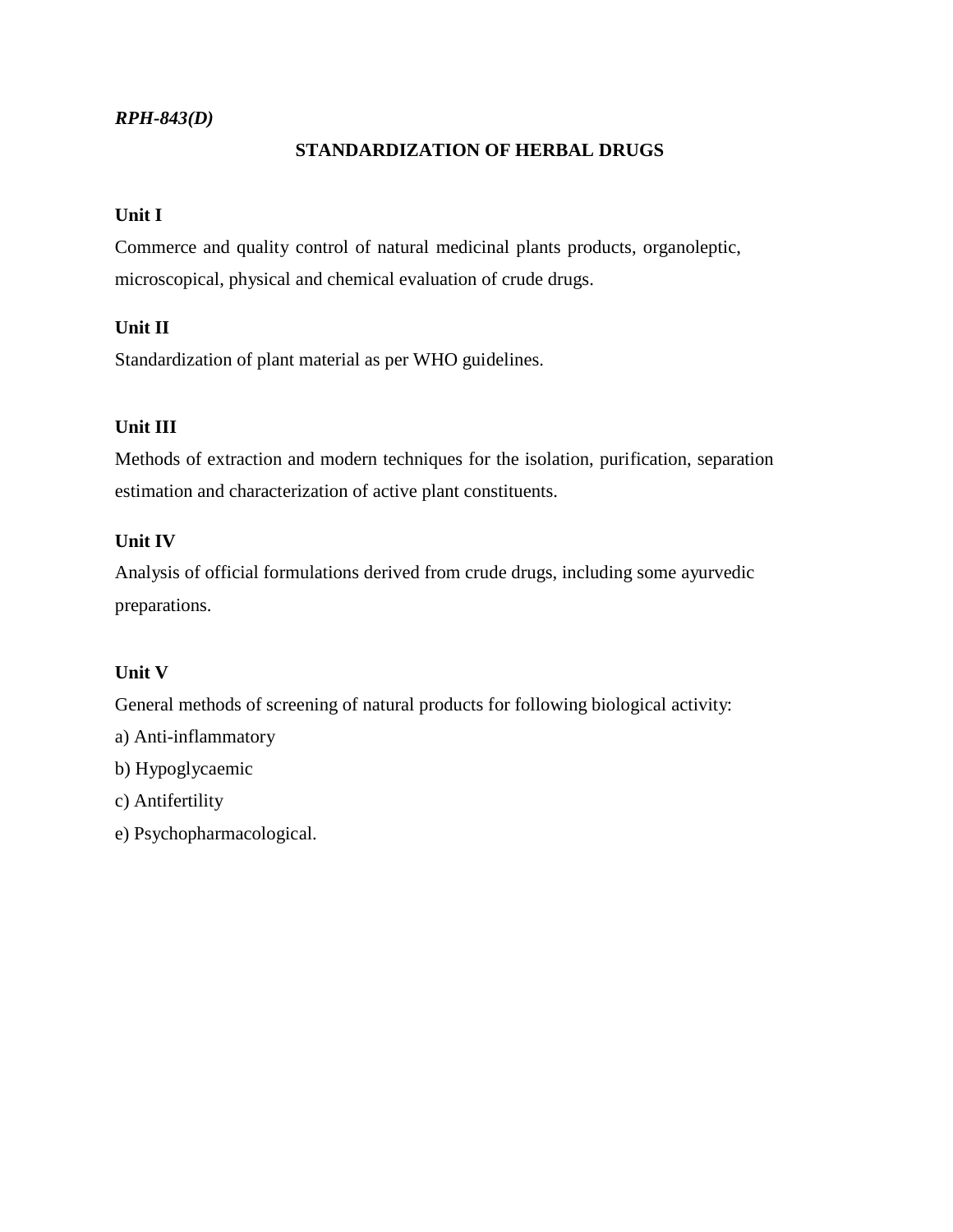#### *RPH-843(D)P*

### **STANDARDIZATION OF HERBAL DRUGS PROJECT**

#### **Projects based on-**

- 1. Standardization of Ayurvedic liquid formulations on the basis of the following parameters- viscosity, pH, loss on drying, foaming index, chromatography.
- 2. Standardization of Ayurvedic powdered formulations on the basis of following parameters- extractable matter by using various solvents, ash value, stomatal and stomatal index, trichomes and their types, loss on drying, foaming index, fiber content, chromatography.
- 3. Stability studies of herbal products as per WHO guidelines.

- 1. Trease, G.E., and Evans, W.C., Pharmacognosy, Bailliere Tindall East Baorne, U.K.
- 2. Tyler V.E., Lynnr B. and Robbers J.E., Pharmacognosy,  $8<sup>th</sup>$  Edition, Lea & Febiger, Philadelphia.
- 3. Harborne J.B., Phytochemical Methods, Chapman & Hall International Edition, London.
- 4. Pharmacoepial Standards for Ayurvedic Formulations, CCRAS, Delhi.
- 5. Dhavan B.N. and Srimal R.C., The Use of Pharmacological Techniques for Evaluation of Natural Products. CDRI, Lucknow.
- 6. Brain K.R. and Turner T.D, The Practical Evaluation of Phytopharmaceuticals, Wright, Bristol.
- 7. Peach K. and Tracey MV, Modern Methods of Plant Analysis, Springer, Berlin.
- 17. Indian Herbal Pharmacopoeia, Vol. I & II, ICMR & RRL, Jammu.
- 8. Chaudhary. R.D., Herbal Drug Industry, Eastern Publisher, New Delhi.
- 9. Deore S.L., Khadabadi S.S., Baviskar B.A., Pharmacognosy and Phytochemistry: A Comprehensive Approach, PharmaMed Press, Hyderabad.
- 10. Nadkarni A.K., Indian Materia Medica, Vol- 1&2, Popular Prakashan (P) Ltd., Bombay.
- 11. Sukh Dev, A Selection of Prime Ayurvedic Plant Drugs, Anamaya Publisher New Delhi.
- 12. Indian Ayurvedic Pharmacopoeia, Govt. of India.
- 13. The Wealth of India, Raw Materials (All volumes), Council of Scientific & Industrial Research, New Delhi.
- 14. Mukherjee P.K., Quality Control of Herbal Drugs, Business Horizones Pharmaceutical Publisher, New Delhi.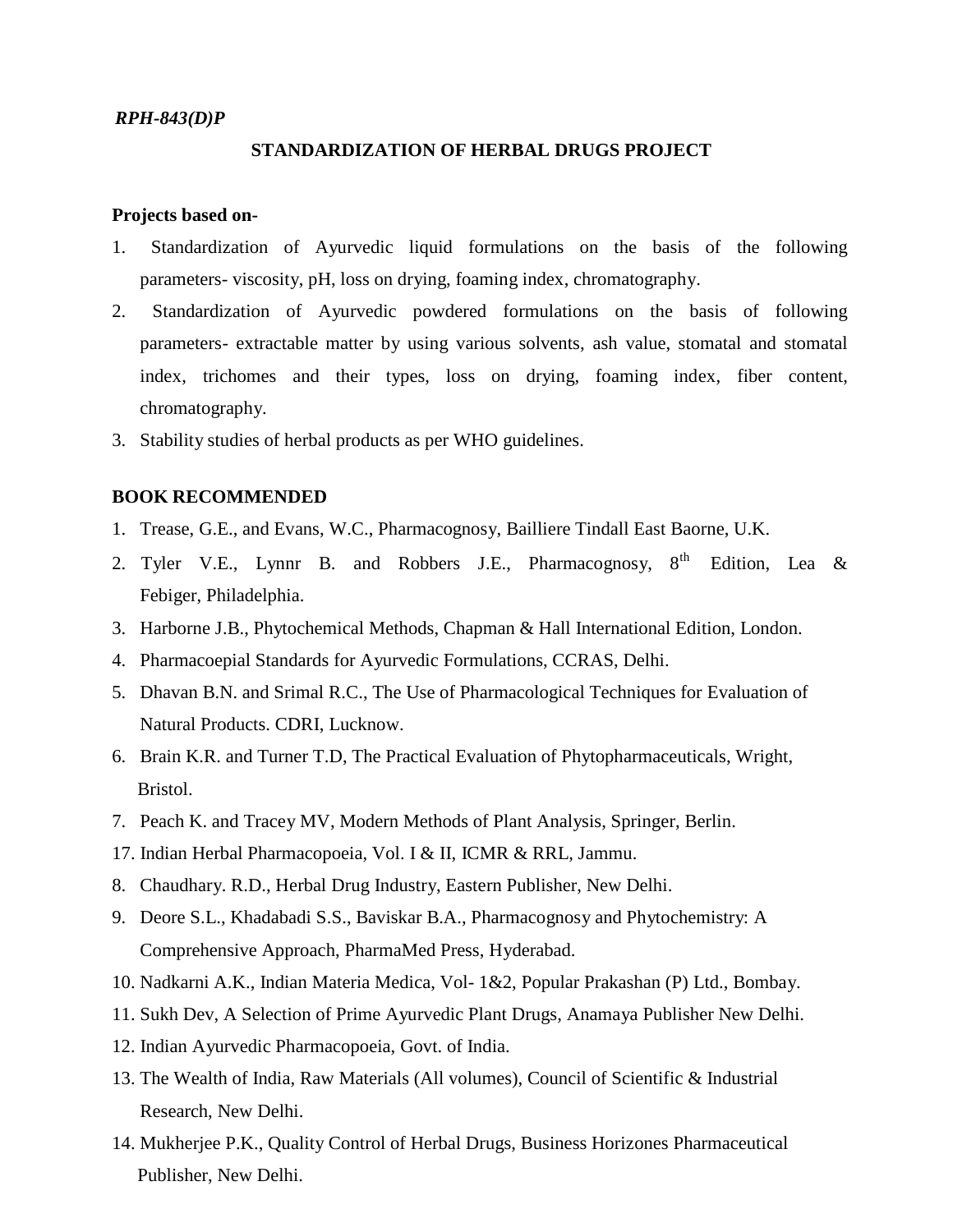#### **RESEARCH METHODOLOGY**

### **Unit I**

**Fundamentals of research:** Meaning and objective of research, types of research (basic, applied and patent oriented), defining research problem, research design including various methods, research process and steps involved.

**Literature survey and documentation:** Methods of literature survey, use of library, books, journals, e-journals, thesis, chemical abstracts and patent database, importance of documentation, documentation techniques, use of computer programs/packages (online resources such as scientific search engines and online servers) in literature survey and documentation.

## **Unit II**

**Data collection and data analysis:** Execution of the research, observation and collection of data, types of data (primary and secondary), methods of data collection, sample size, sampling procedure and methods. Data processing and analysis strategies. Research hypothesis (experimental and non-experimental), hypothesis testing (parametric and non-parametric tests), types of errors and their control, generalization and interpretation of results. Use of statistical softwares/ packages in data analysis (SPSS, Graph Pad Prism).

### **Unit III**

**Technical writing and reporting of research:** Types of research report: Dissertation and thesis, research paper, review article, short communication, conference presentation, meeting report etc. Structure and organization of research reports: Title, abstract, key words, introduction, methodology, results, discussion, conclusion, acknowledgement, references, footnotes, tables and illustrations. Use of reference managing softwares (such as- MENDELEY, ENDNOTE). Impact factor, rating, indexing and citation of journals.

Detailed study of 'Instruction to Authors' of any ACS or ScienceDirect journal, a thorough understanding of steps involved in submitting articles electronically to any ACS or ScienceDirect journal (registration, new article submission, tracking process, submitting revised articles).

#### **Unit IV**

Research ethics, ethical consideration during animal experimentation including CPCSEA guidelines, impact of research on environment and society, commercialization of research, intellectual ownership, plagiarism and use of plagiarism detection softwares such as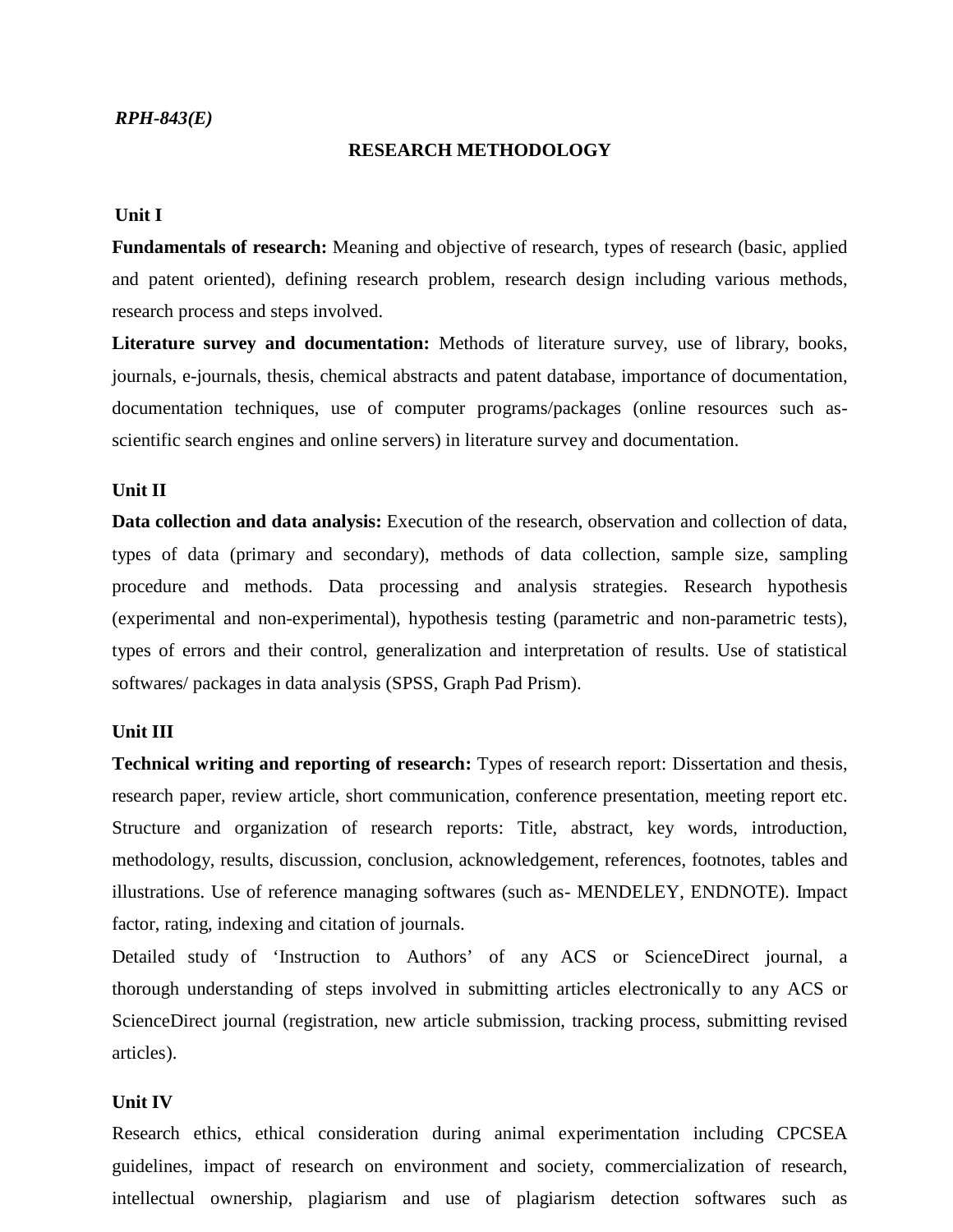TURNITIN, VIPER etc., responsibility and accountability of the researchers. Academia-Industry interface and research.

**Project cost management:** Cost analysis of the project, cost incurred on raw materials, procedure, instrumentation and biological testing.

## **Unit V**

**Funding agencies and research grants:** Introduction to various research funding agencies such as-DST, DBT, AICTE, UGC, CSIR, ICMR, AAYUSH, and DRDO along with their functions in India. Writing a research project and procurement of research grant.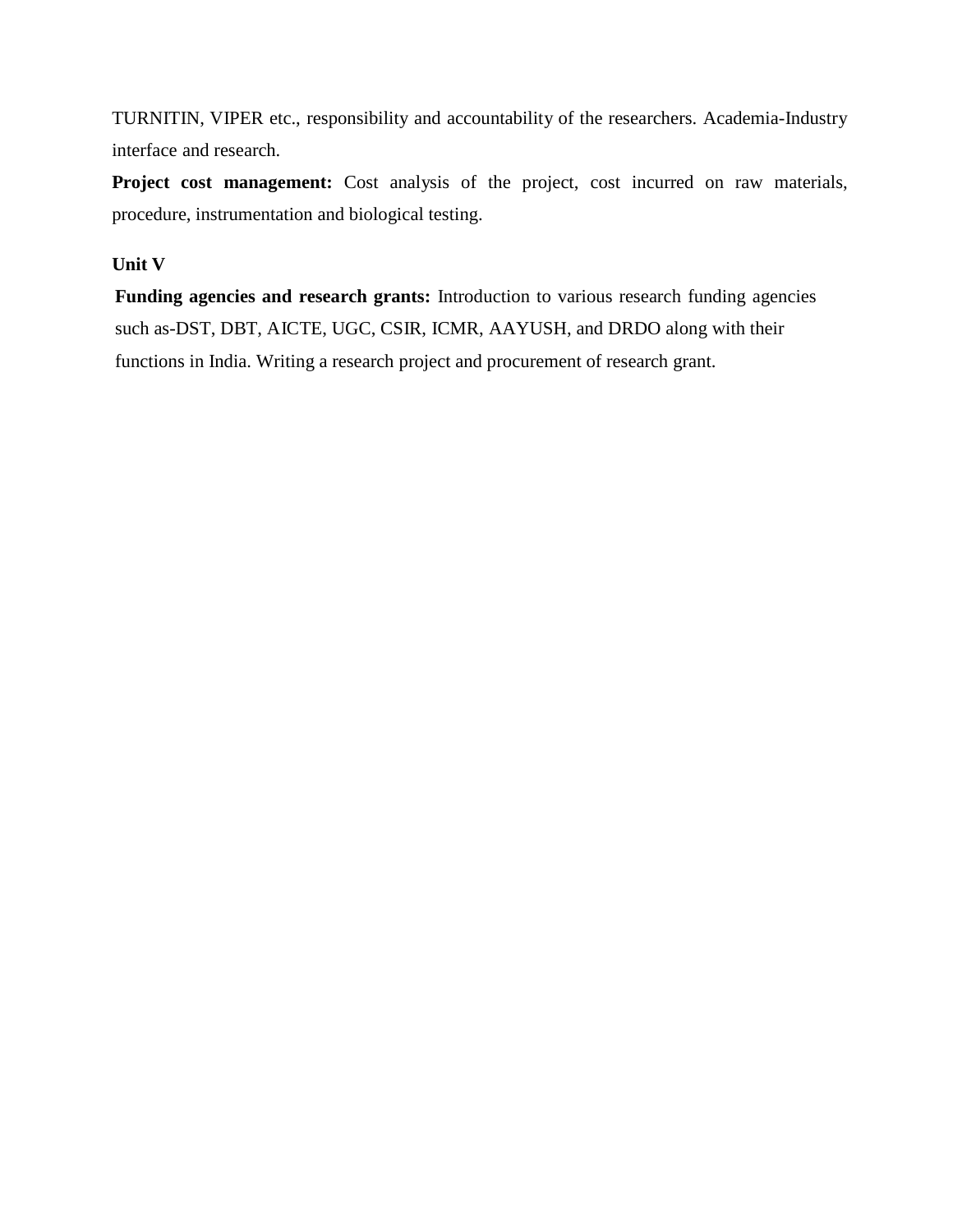### *RPH-843(E)P*

#### **RESEARCH METHODOLOGY PROJECT**

## **Projects based on-**

- 1. Literature survey, data collection, formulation and testing of hypothesis, interpretation of results on a particular research project.
- 2. Use of statistical packages/ programs (such as SPSS, Graph Pad Prism) in data analysis.
- 3. Collection, compilation and execution of computational programs for research benefits.
- 4. Manuscript preparation, communication and follow-up of a research paper/review article.
- 5. Writing a research project for the procurement of research grant/travel grant from any funding agency.
- 6. Preparation and presentation of a research report (Oral and Poster presentations using Microsoft PowerPoint Package, Microsoft Publisher etc.).

- 1. Kothari C.R., Research Methodology Methods and Techniques, 2<sup>nd</sup> Edition, Wishwa Prakashan, New Delhi.
- 2. Lokesh K., Methodology of Educational research, 3rd revised Edition,Vikash Publishing House Pvt. Ltd., New Delhi.
- 3. Kumar R., Research Methodology, 2<sup>nd</sup> Edition, Dorling Kindersley (India) Pvt. Ltd., New Delhi.
- 4. Rao G.N., Research Methodology and Qualitative Methods, B.S. Publications, Hyderabad.
- 5. Saunders M., Lewis P.and Thornhill A., Research Methods for Business Students,3<sup>rd</sup>Edition, Dorling Kindersley (India) Pvt. Ltd., New Delhi.
- 6. Bolton S. and Bon C., Pharmaceutical Statistics: Practical and Clinical Applications, 4 th edition, Marcel Dekker, New York.
- 7. Matad V., Anusuya D., Medicomarketing Writing, PharmaMed Press, Hyderabad.
- 8. Garg, B.L., Karadia, R., Agarwal, F. and Agarwal, U.K., 2002. An introduction to Research Methodology, RBSA Publishers.